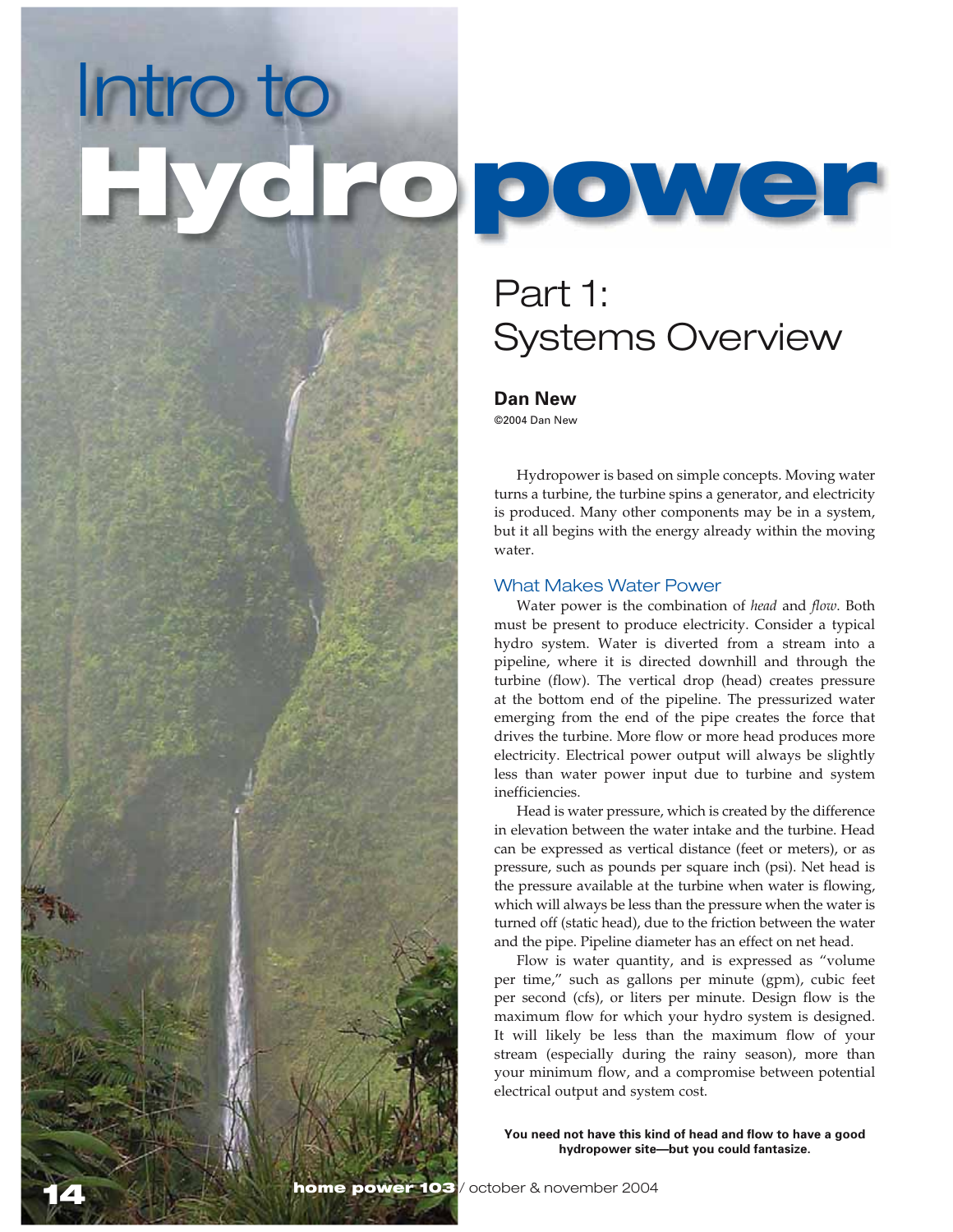Head and flow are the two most important things you need to know about your site. You must have these measurements before you can seriously discuss your project, how much electricity it will generate, or the cost of components. Every aspect of a hydro system revolves around head and flow. In Part 2 of this series, we will discuss how to measure them

# **Power Conversion & Efficiency**

The generation of electricity is simply the conversion of one form of energy to another. The turbine converts the energy in the moving water into rotational energy at its shaft, which is then converted to electrical energy by the generator.

Energy is never created; it can only be converted from one form to another. Some of the energy will be lost through friction at every point of conversion. Efficiency is the measure of how much energy is actually converted. The simple formula for this is:

### Net Energy = Gross Energy x Efficiency

While some losses are inevitable as the energy in moving water gets converted to electricity, they can be minimized with good design. Each aspect of your hydro system-from water intake to turbine-generator alignment to transmission wire size—affects efficiency. Turbine design is especially important, and must be matched to your specific head and flow for best efficiency.

A hydro system is a series of interconnected components. Water flows in at one end of the system, and electricity comes out the other. Here is an overview of these components, from the water source to the electrical controls.

### **Water Diversion (Intake)**

The intake is typically the highest point of your hydro system, where water is diverted from the stream into the pipeline that feeds your turbine. A diversion can be as simple as a screened pipe dropped into a pool of water, or as big and complex as a dam across an entire creek or river. A water diversion system serves two primary purposes. The first is to provide a deep enough pool of water to create a smooth, air-free inlet to your pipeline. (Air reduces horsepower and can damage your turbine.) The second is to remove dirt and debris.

Trash racks and rough screens can help stop larger debris, such as leaves and limbs, while an area of quiet water will allow dirt and other sediment to settle to the bottom before entering your pipeline. This helps reduce abrasive wear on your turbine. Another approach is to use a fine, self-cleaning screen that filters both large debris and small particles.

This variable-flow, crossflow turbine uses a belt-drive coupling to a 40 KW synchronous generator. It supplies electricity to a coffee processing plant in Panama.

# **Useful Hydro Conversions**

### Power\*

- 1 horsepower = 746 watts
- 1 kilowatt = 1.34 horsepower
- \* Efficiency not accounted for

**Static Head & Pressure** 

1 foot of head = 0.43 pounds per square inch (psi)

 $1$  psi = 2.31 feet of head

### Flow

1 gallon per minute (gpm) = 0.0022 cubic feet per second (cfs)

- 1 gpm = 0.000063 cubic meters per second
- 1 gpm = 3.8 liters per minute
- 1 cfs =  $449$  gpm
- 1 cfs = 0.283 cubic meters per second
- 1 cfs = 1,700 liters per minute

### Pipeline (Penstock)

The pipeline, or penstock, not only moves the water to your turbine, but is also the enclosure that creates head pressure as the vertical drop increases. In effect, the pipeline focuses all the water power at the bottom of the pipe, where the turbine is. In contrast, an open stream dissipates the energy as the water travels downhill.

Pipeline diameter, length, material, and routing all affect efficiency. Guidelines are available for matching

the size of your pipeline to the design flow of your system. As you'll see in the next article in this series, a small-diameter pipeline can considerably reduce

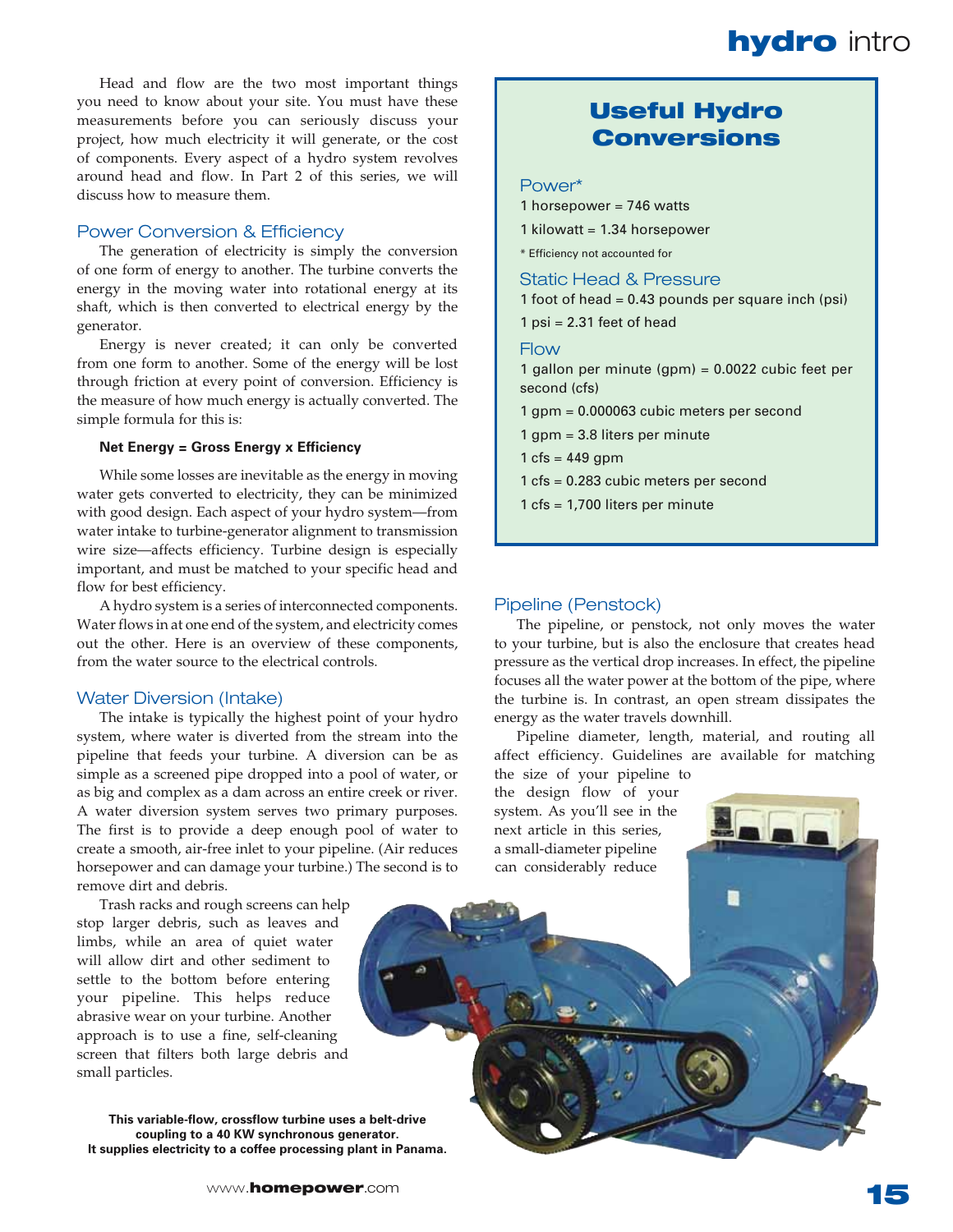

your available horsepower, even though it can carry all available water. Larger diameter pipelines have less friction as the water travels through.

# **Powerhouse**

The powerhouse is simply a building or box that houses your turbine, generator, and controls. Its main function is to provide a place for the system components to be mounted, and to protect them from the elements. Its design can affect system efficiency, especially with regard to how the water enters and exits your turbine. For example, too many elbows leading to the turbine can create turbulence and head loss. Likewise, any restrictions to water exiting the turbine may increase resistance against the turbine's moving parts.

# **Turbine**

The turbine is the heart of the hydro system, where water power is converted into the rotational force that drives the generator. For maximum efficiency, the turbine should be designed to match your specific head and flow. There are many different types of turbines, and proper selection requires considerable expertise. A Pelton design, for example, works best with medium to high heads. A crossflow design works better with lower head but higher flow. Other turbine types, such as Francis, turgo, and propeller, each have optimum applications.

Turbines can be divided into two major types. Reaction turbines use runners (the rotating portion that receives the water) that operate fully immersed in water, and are typically used in low to moderate head systems with high flow. Examples include Francis, propeller, and Kaplan.

Impulse turbines use runners that operate without being immersed, driven by one or more high-velocity jets of water. Examples include Pelton and turgo. Impulse turbines are typically used with moderate-to-high head systems, and use nozzles to produce the high-velocity jets. Some impulse turbines can operate efficiently with as little as  $5$  feet  $(1.5 \text{ m})$ of head.

The crossflow turbine is a special case. Although technically classified as an impulse turbine because the runner is not entirely immersed in water, this "squirrel cage" type of runner is used in applications with low to moderate head and high flow. The water passes through a large, rectangular opening to drive the turbine blades, in contrast to the small, high-pressure jets used for Pelton and turgo turbines.

Regardless of the turbine type, efficiency is in the details. Each turbine type can be designed to meet vastly different requirements. The turbine system is designed around net head and design flow. These criteria not only influence which type of turbine to use, but are critical to the design of the entire turbine system.

Minor differences in specifications can significantly impact energy transfer efficiency. The diameter of the runner, front and back curvatures of its buckets or blades, casting materials, nozzle (if used), turbine housing, and quality of components all affect efficiency and reliability.

> An in-stream screen keeps debris and silt out of the penstock at the small-stream intake for a microhydro system in Washington.

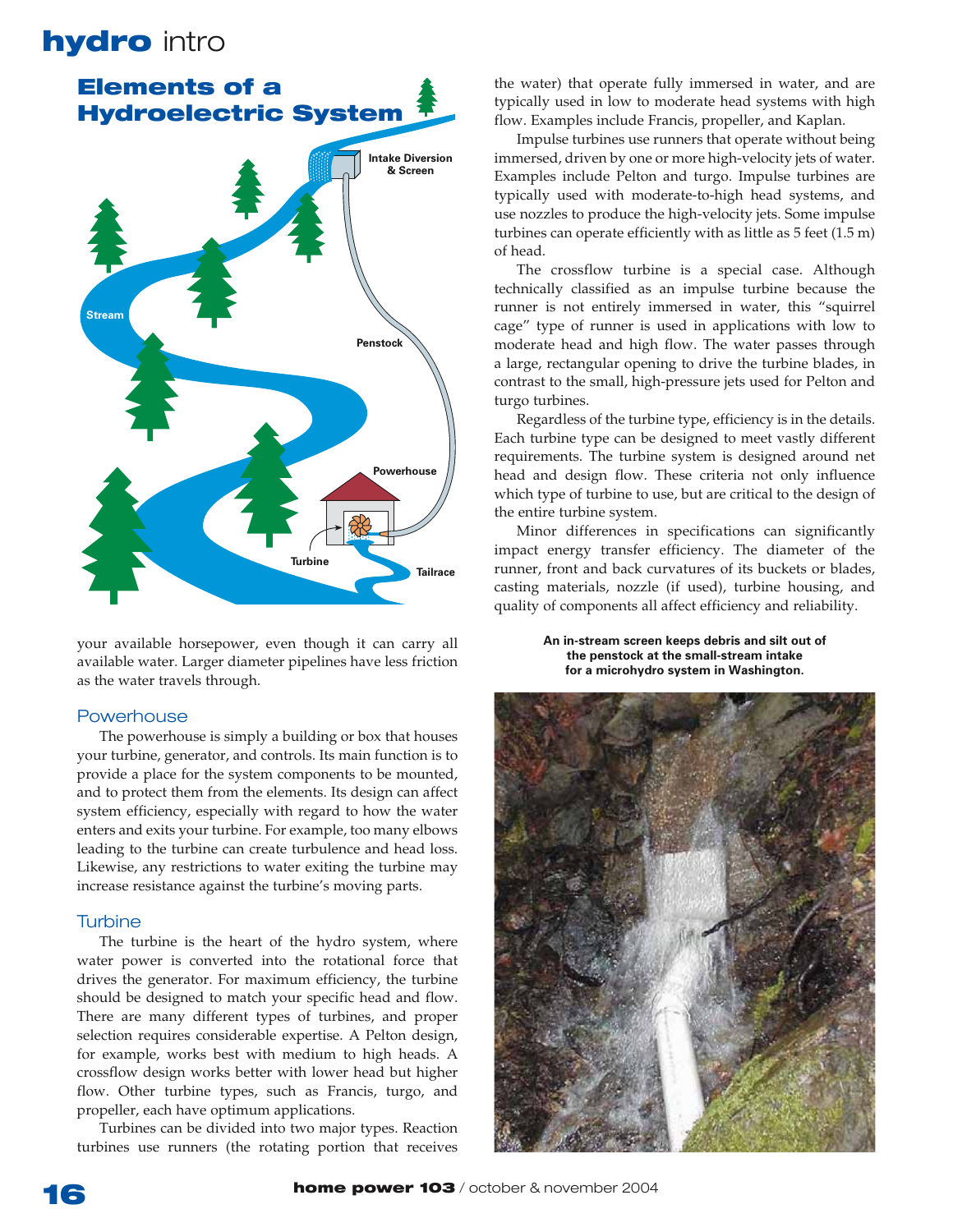# **Drive System**

The drive system couples the turbine to the generator. At one end, it allows the turbine to spin at the rpm that delivers best efficiency. At the other, it drives the generator at the rpm that produces correct voltage and frequencyfrequency applies to alternating current (AC) systems only. The most efficient and reliable drive system is a direct, 1:1 coupling between the turbine and generator.

This is possible for many sites, but not for all head and flow combinations. In many situations, especially with AC systems, it is necessary to adjust the transfer ratio so that both turbine and generator run at their optimum (but different) speeds. These types of drive systems can use either gears, chains, or belts, each of which introduces additional efficiency losses into the system. Belt systems tend to be more popular because of their lower cost.

# *'ENERATOR*

The generator converts the rotational energy from the turbine shaft into electricity. Efficiency is important at this stage too, but most modern, well-built generators deliver good efficiency. Direct current (DC) generators, or alternators

At the bottom of the penstock, a manifold routes water to the four nozzles of a Harris Pelton turbine that drives a permanent magnet alternator.



# **Hydro Terms**

# $Flow$

Refers to the quantity of water supplied from a water source or exiting a nozzle per unit of time. Commonly measured in gallons per minute  ${\rm (apm)}.$ 

# **Francis Turbine**

A type of reaction hydro-turbine used in low to medium heads. It consists of fixed vanes on a shaft. Water flows down through the vanes, driving the shaft.

# **Friction Loss**

Lost energy due to pipe friction. In hydro systems, pipe sized too small can lead to serious friction losses.

# Head

The difference in elevation between a source of water and the location at which the water from that source may be used (synonym: vertical drop). Expressed in vertical distance or pressure.

# *(EADRACE*

A flume or channel that feeds water into a hydro turbine.

# Hydroelectricity

Any electricity that is generated by the flow of water.

# **Impulse Turbine**

Turbines with runners that operate in air, driven by one or more high-velocity jets of water from nozzles. Typically used with moderate- to highhead systems. Examples include Pelton and turgo.

### *)NTAKE*

The structure that receives the water and feeds it into the penstock (pipeline). Usually incorporates screening or filtering to keep debris and aquatic life out of the system.

# **Pelton Wheel**

A common impulse turbine runner (named after inventor Lester Pelton) made with a series of cups or "buckets" attached to a hub.

# **Penstock**

The pipe in a hydro system that carries the water from the intake to the turbine.

(continued)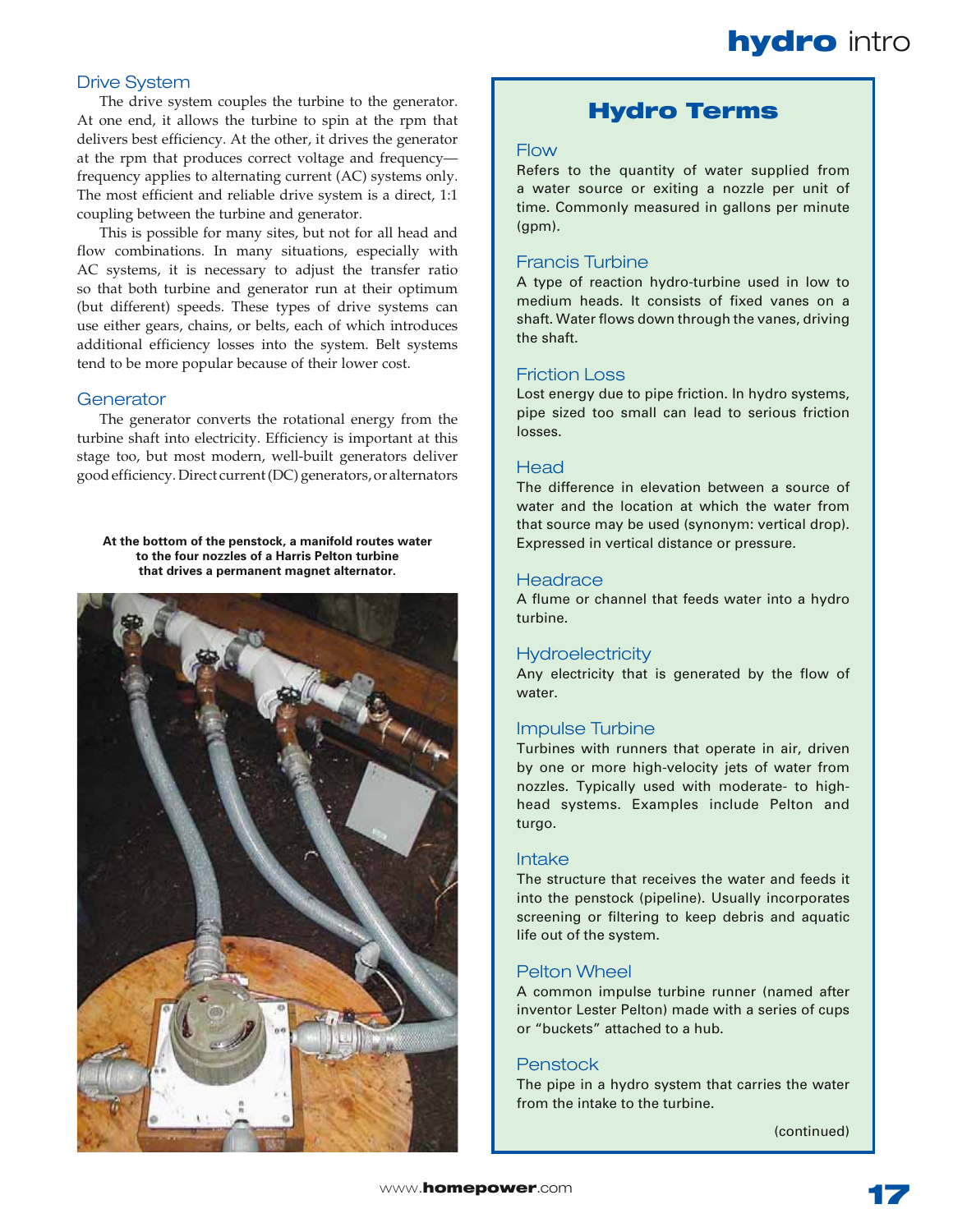# **More Hydro Terms**

# Pipe Loss (Frictional Head Loss)

The amount of energy or pressure lost due to friction between a flowing liquid and the inside surface of a pipe.

# Pressure

The "push" behind liquid or gas in a tank, reservoir, or pipe. Water pressure is directly related to "head"-the height of the top of the water over the bottom. Every 2.31 feet of vertical head gives 1 psi (pound per square inch) of water pressure.

# **Reaction Turbine**

Turbines with the runner fully immersed in water, typically used in low- to moderate-head systems with high flow. Examples include Francis, propeller, and Kaplan.

### **Runner**

The wheel that receives the water, changing the pressure and flow of the water to circular motion to drive an alternator, generator, or machine.

# **Tailrace**

The pipe, flume, or channel in a hydroelectric system that carries the water from the turbine runner back to the stream or river.

# **Trash Rack**

A strainer at the input to a hydro system. Used to remove debris from the water before it enters the pipe.

### Turgo

A type of impulse hydro runner optimized for lower heads and higher volumes than a Pelton runner.

with rectifiers, are typically used with small household systems, and are usually augmented with batteries for reserve capacity, as well as inverters for converting the electricity into the AC required by most appliances. DC generators are available in a variety of voltages and power outputs.

AC generators are typically used with systems producing about 3 KW or more. AC voltage is also easily changed using transformers, which can improve efficiency with long transmission lines. Depending on your requirements, you can choose either single-phase or three-phase AC generators in a variety of voltages.



Shown from beneath—the 4-inch (10 cm) turgo runner in an Australian-made Platypus turbine.

One critical aspect of AC is frequency, typically measured as cycles per second (cps) or Hertz (Hz). Most household appliances and motors run on either 50 Hz or 60 Hz (depending on where you are in the world), as do the major grids that interconnect large generating stations. Frequency is determined by the rotational speed of the generator shaft; faster rotation generates a higher frequency. In battery-based hydro systems, the inverter produces an AC waveform at a fixed frequency. In batteryless hydro systems, the turbine controller regulates the frequency.

A view into a turbine shows a relatively large (2 feet in diameter) Pelton wheel. Peltons vary in size from 3 inches to 13 feet or more, depending on head and flow.

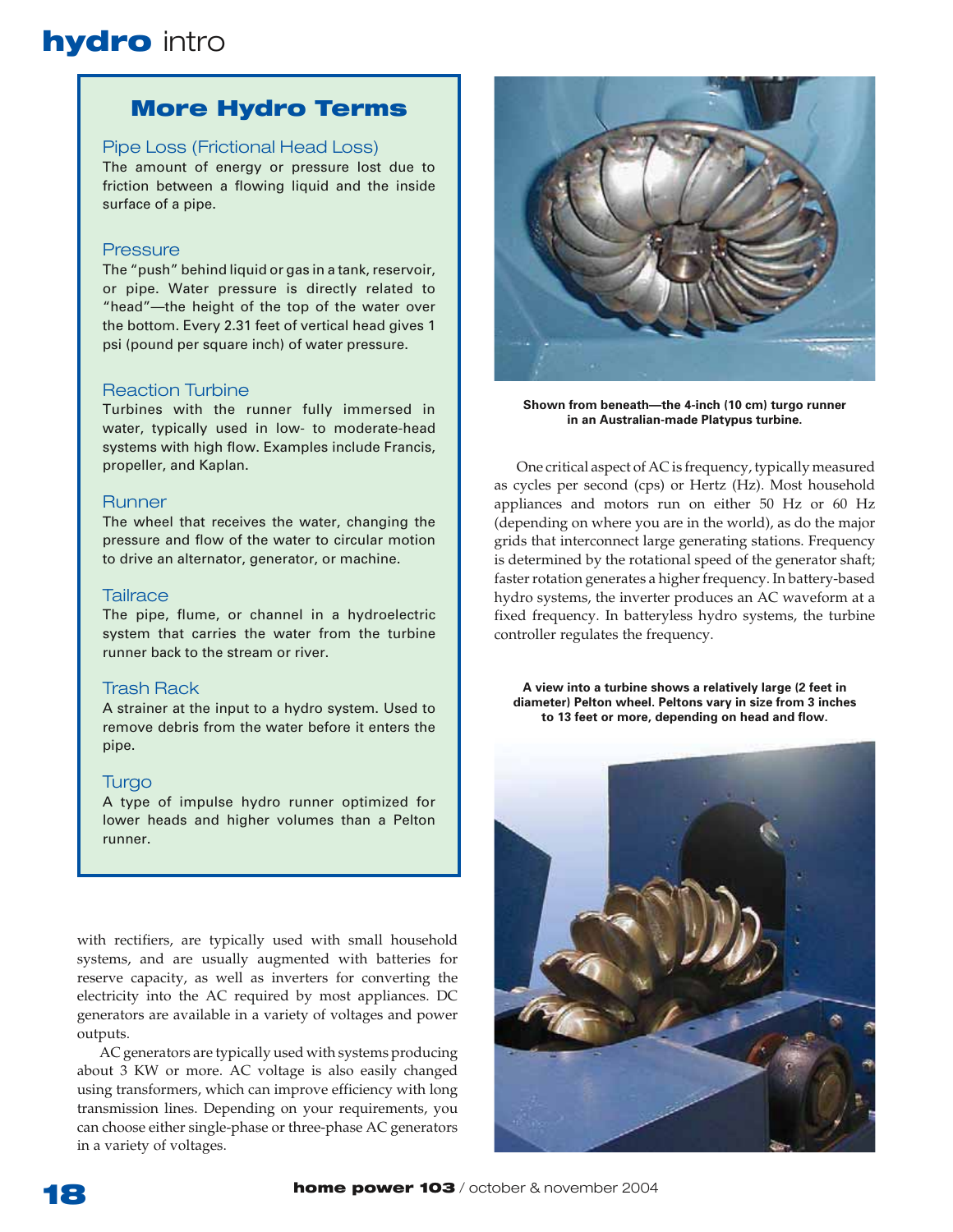# **AC Controls**

Pure AC hydro systems have no batteries or inverter. AC is used by loads directly from the generator, and surplus electricity is burned off in dump loads—usually resistance heaters.

Governors and other controls help ensure that an AC generator constantly spins at its correct speed. The most common types of governors for small hydro systems accomplish this by managing the load on the generator. With no load, the generator would "freewheel," and run at a very high rpm. By adding progressively higher loads, you can eventually slow the generator until it reaches the exact rpm for proper AC voltage and frequency. As long as you maintain this "perfect" load, known as the design load, electrical output will be correct. You might be able to maintain the correct load yourself by manually switching devices on and off, but a governor can do a better jobautomatically.

By connecting your hydro system to the utility grid, you can draw energy from the grid during peak usage times when your hydro system can't keep up, and feed excess electricity back into the grid when your usage is low. In effect, the grid acts as a large battery with infinite capacity.

If you choose to connect to the grid, however, keep in mind that significant synchronization and safeguards must be in place. Grid interconnection controls do both. They will monitor the grid and ensure that your system is generating compatible voltage, frequency, and phase. They will also

The underside of a low-head, high-flow Nautilus turbine showing the Francis runner, and above it, the innovative mautilus-shaped headrace.





**A** Power Pal **turbine** with a **Francis runner** direct-coupled to the alternator above.

instantly disconnect from the grid if major fluctuations occur on either end. Automatic disconnection is critical to the safety of all parties. At the same time, emergency shutdown systems interrupt the water flow to the turbine, causing the system to coast to a stop, and protecting the turbine from overspeed.

### **DC Controls**

A DC hydro system works very differently from an AC system. The alternator or generator output charges batteries. A diversion controller shunts excess energy to a dump load. An inverter converts DC electricity to AC electricity for home use. DC systems make sense for smaller streams with potential of less than 3 KW.

AC systems are limited to a peak load that is equivalent to the output of the generator. With a battery bank and large inverter, DC systems can supply a high peak load from the batteries even though the generating capacity is lower.

Series charge controllers, like those used with solarelectric systems, are not used with hydro systems since the generators cannot run without a load (open circuit). This can potentially damage the alternator windings and bearings from overspeeding. Instead, a diversion (or shunt) controller must be used. These normally divert energy from the battery to a resistance heater (air or water), to keep the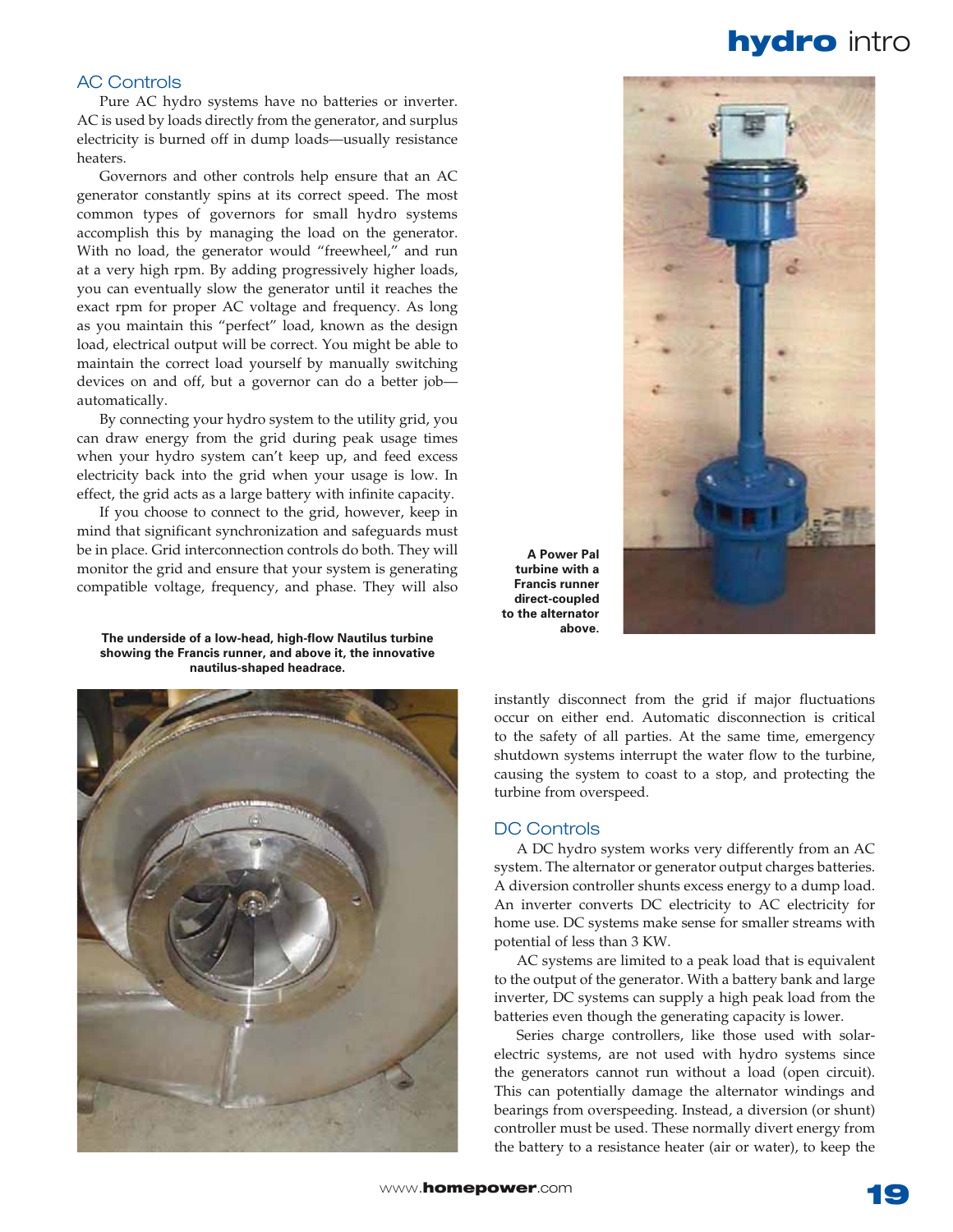

A Canadian-made Energy Systems and Design turbine uses a permanent magnet alternator and a turgo runner.

battery voltage at the desired level while maintaining a constant load on the generator.

The inverter and battery bank in a DC hydro system are exactly the same as those used in battery-based, solar-electric or wind-electric systems. No other special equipment is needed. Charge controller settings may be lower than used in typical PV and wind systems, since hydro systems are constant and tend to run with full batteries much of the time

# Head, Flow, & Efficiency

If you expect to sell electricity back to the utility, pay extra attention to the efficiency of your hydro system because higher output and a lower cost-per-watt will go

straight to your bottom line. Your turbine manufacturer can give you guidance on the most efficient design, as well as grid interconnection controls and safeguards. If you're offgrid, and your site doesn't have lots of head and flow, high efficiency can make the difference between ample electricity for your needs and having to use a backup, gasolinepowered generator.

Whether a hydro system generates a few watts or hundreds of megawatts, the fundamentals are the same. Head and flow determine how much raw water power is available, and the system efficiency affects how much electricity will come out the other end. Each component of a hydro system affects efficiency, so it's worthwhile to optimize your design every step of the way.

Is hydropower feasible for you? The next article in this series will help you answer this question. I'll discuss methods for measuring head and flow, offer tips for determining pipeline size, and provide formulas for calculating electrical output and efficiency.

### Access

Dan New, Canyon Hydro, 5500 Blue Heron Ln., Deming, WA 98244 • 360-592-5552 • Fax: 360-592-2235 • dan.new@canyonhydro.com • www.canyonhydro.com

"Hydro in the Blood: An Interview with Dan New of Canyon Industries," HP79

"Powerful Dreams: Crown Hill Farm's Hydro-Electric Plant," by Juliette & Lucien Gunderman, HP96

"From Water to Wire: Building a Microhydro System," by Peter Talbot, HP76

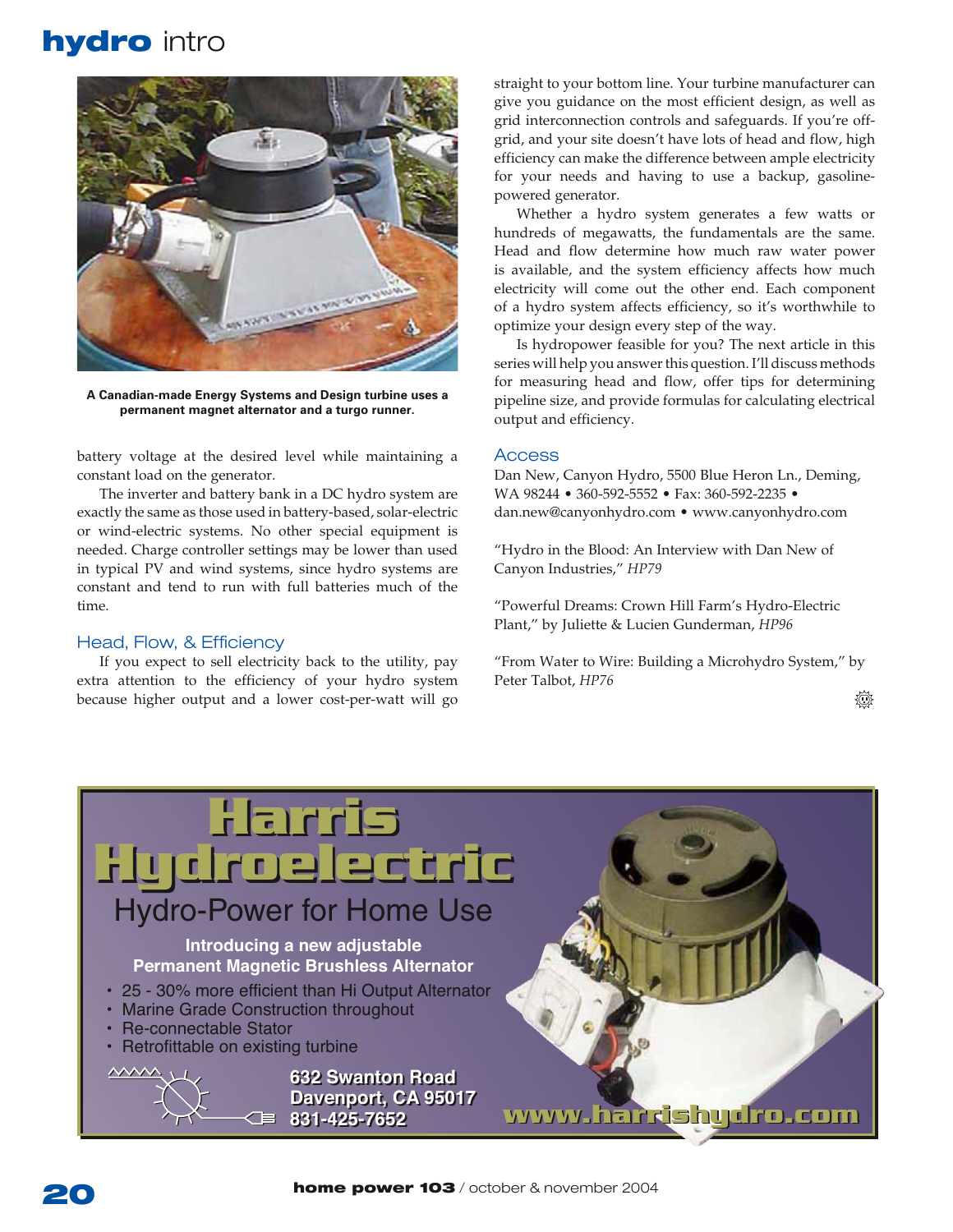# *)NTROTO* **Hydropower**

# **Part 2: Measuring Head & Flow**

**Dan New**  $\sum_{n=1}^{\infty}$  **C**  $\sum_{n=1}^{\infty}$  **C** 2004 Dan New

Measuring the stream course—Anna and Joe work downstream, shooting vertical drop (head) with a sight level, and getting a rough measurement of the pipe run at the same time.

Small-scale hydro is the only renewable energy source that works for you 24 hours a day, 7 days a week. In the first article in this series (HP103), I explained the basics of hydroelectric system theory, and reviewed system components. This article focuses on measuring a stream's head and flow. Before you can begin designing your hydro system or estimating how much electricity it will produce, you'll need to make four essential measurements:

- Head (the vertical distance between the intake and turbine)
- Flow (how much water comes down the stream)
- Pipeline (penstock) length
- Electrical transmission line length (from turbine to home or battery bank)

This article will discuss how to measure head and flow. Head and flow are the two most important facts you need to know about your hydro site. You simply cannot move forward without these measurements. Your site's head and flow will determine everything about your hydro system-

pipeline size, turbine type, rotational speed, and generator size. Even rough cost estimates will be impossible until you've measured head and flow.

When measuring head and flow, keep in mind that accuracy is important. Inaccurate measurements can result in a hydro system designed to the wrong specs, and one that produces less electricity at a greater expense.



A handheld sight level, or peashooter, is a handy and inexpensive tool for determining the head of your hydro site.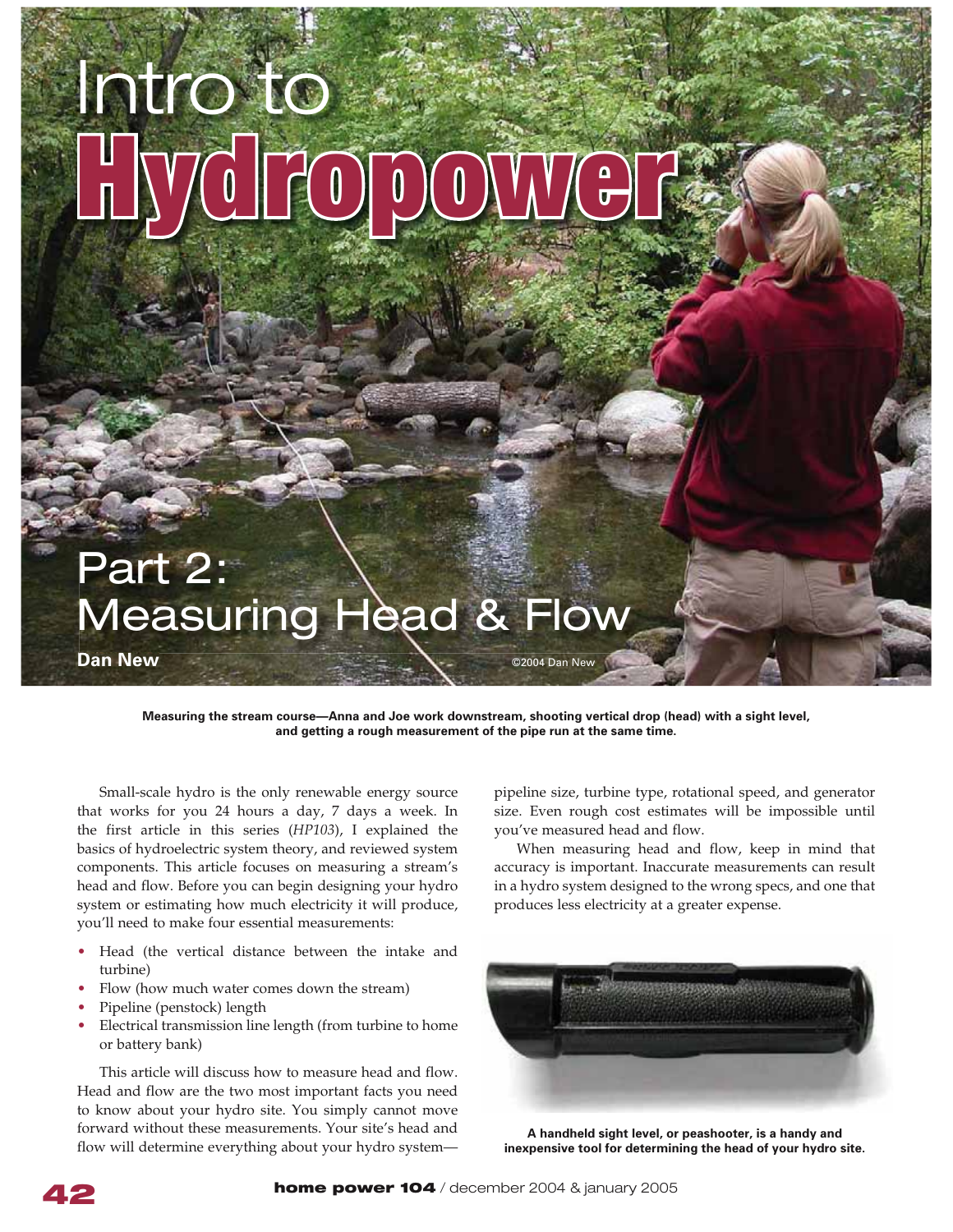# **Measuring Head**

Head is water pressure, created by the difference in elevation between the intake of your pipeline and your water turbine. Head can be measured as vertical distance (feet or meters) or as pressure (pounds per square inch, newtons per square meter, etc.). Regardless of the size of your stream, higher head will produce greater pressureand therefore higher output-at the turbine.

An altimeter can be useful in estimating head for preliminary site evaluation, but should not be used for the final measurement. It is quite common for low-cost barometric altimeters to reflect errors of  $150$  feet  $(46 \text{ m})$ or more, even when calibrated. GPS altimeters are often even less accurate. Topographic maps can also be used to give you a very rough idea of the vertical drop along a section of a stream's course. But only two methods of head measurement are accurate enough for hydro system design-direct height measurement and water pressure.

### **Direct Height Measurement**

To measure head, you can use a laser level, a surveyor's transit, a contractor's level on a tripod, or a sight level ("peashooter"). Direct measurement requires an assistant.

One method is to work downhill using a tall pole with graduated measurements. A measuring tape affixed to a  $20$ -foot (6 m) section of PVC pipe works well. After each measurement, move the transit, or person with the sight level, to where the pole was, and begin again by moving the pole further downhill toward the generator site. Keep each transit or sight level setup exactly level, and make sure that the measuring pole is vertical. Take detailed notes of each measurement and the height of the level. Then, add up the series of measurements and subtract all of the level heights to find total head.

**View through the sight level—Anna measured 7 feet 4 inches** on the leveling rod. By subtracting the height of her eye, she determined the head for this section to be 1 foot 8 inches.

Another method is to work uphill, with your assistant walking up the slope as you site through the transit or sight level until the bottoms of the assistant's feet are level with the transit. At this point, the head will be the same as the distance from your eye to the ground where you are standing. Once you've recorded this measurement, move to the spot where your assistant was standing, and repeat the process. Multiply the number of times you do this by the height of the shooter's eye from the ground for the total head.

- 1. Height of level is head for each leg.
- 2. Repeat multiple legs from turbine location to intake location.
- 3. Multiply the height of level times the number of legs to determine total head.



subtract the height of the sighting on the assistant from height of level to determine the head of that leg.

 $\Delta$ ssistant<sup>.</sup> with graduated stick

3. Add the head of each leg together to determine total head.

# **Measuring Downhill Measuring Uphill**

Shooter: with level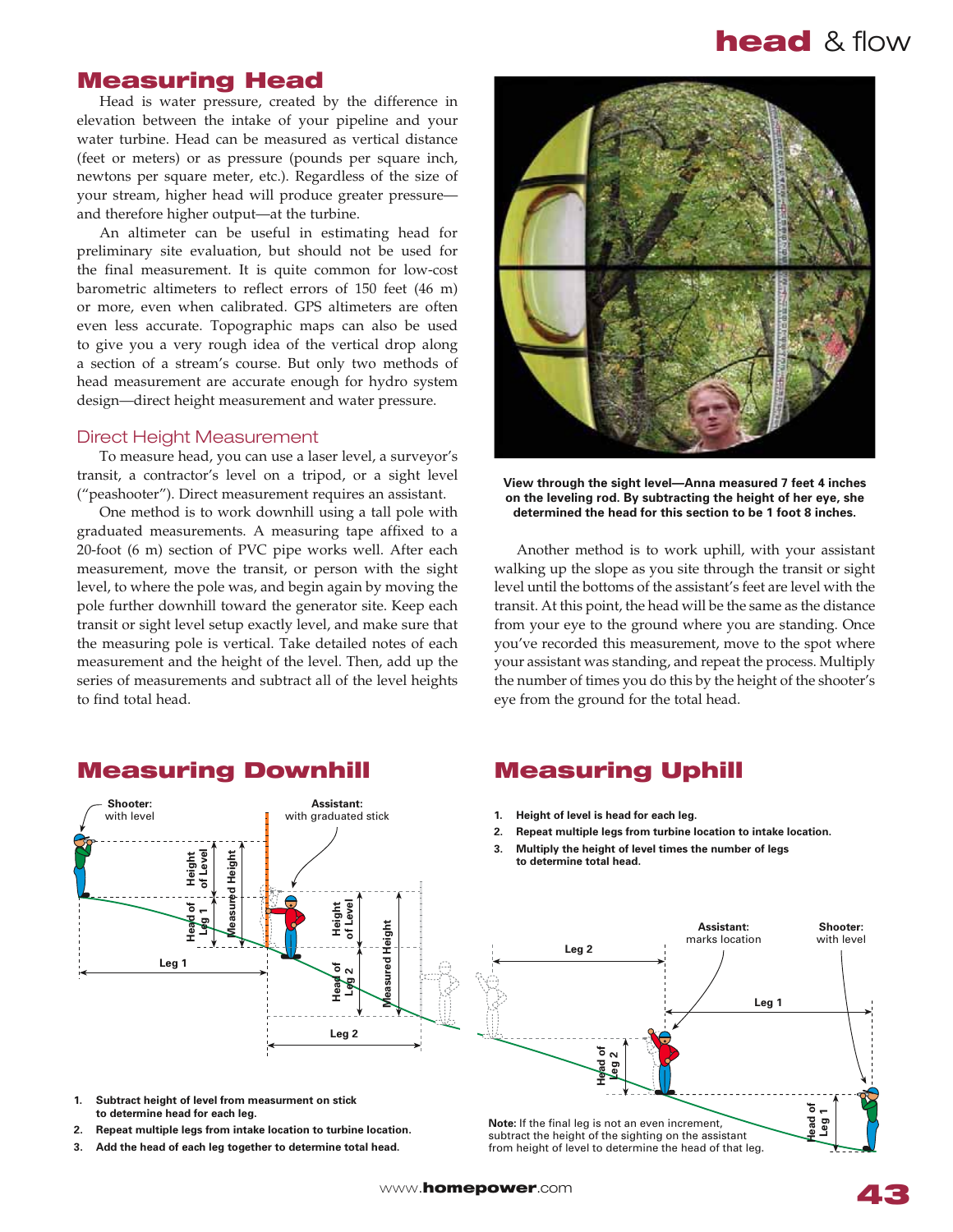

A pressure gauge connected to a hose can provide accurate head measurements. Convert pressure to height, or purchase a gauge like the one above and read height directly.

# *Water Pressure Measurement*

If the distance is short enough, you can use one or more garden hoses or lengths of flexible plastic tubing to measure head. This method relies on the constant that each vertical foot of head creates 0.433 psi of water pressure (10 vertical feet creates 4.33 psi). By measuring the pressure at the bottom of the hose, you can calculate the elevation change.

Run the hose (or tubing) from your proposed intake site to your proposed turbine location. If you attach multiple hoses together, make sure that each connection is tight and leak free. Attach an accurate pressure gauge to the bottom end of the hose, and completely fill the hose with water. Make sure that there are no high spots in the hose that could trap air. You can flush water through the hose before the gauge is connected to force out any air bubbles.

If necessary, you can measure total head over longer distances by moving the hose and taking multiple readings. Keep in mind, however, that there is less than  $\frac{1}{2}$  psi difference for every vertical foot. Except for very steep hillsides, even a 100-foot hose may drop only a few vertical feet. The chance for error significantly increases with a series of low-head readings. Use the longest possible hose, along with a highly accurate pressure gauge.

The pressure gauge must be graduated so that measurements are taken in the middle of its range. Don't use a 0 to 800 psi gauge to measure  $5$  to  $15$  psi pressure. Select instead a 0 to 30 psi gauge. Liquid Sun Hydro now sells pressure gauges calibrated in feet, which makes head measurement a snap.

### **Computing Net Head**

By recording the measurements described in the previous sections, you have determined gross head—the true vertical distance from intake to turbine, and the resulting pressure at the bottom. Net head, on the other hand, is the pressure at the bottom of your pipeline when water is actually flowing to your turbine. This will always be less than the gross head you measured, due to friction losses within the pipeline. You will need to have water flow figures (described in the following sections) to compute net head. Longer pipelines, smaller diameters, and higher flows create greater friction. A properly designed pipeline will yield a net head of 85 to 90 percent of the gross head you measured.

Net head is a far more useful measurement than gross head and, along with design flow, is used to determine hydro system components and electrical output. Here are the basics of determining pipe size and net head, but you should work with your turbine supplier to finalize your pipeline specifications.

Head loss refers to the loss of water power due to friction within the pipeline (also known as the penstock). Although a given pipe diameter may be sufficient to carry all of the design flow, the sides, joints, and bends of the pipe create drag as the water passes by, slowing it down. The effect is the same as lowering the head-less water pressure at the turbine.

Head loss cannot be measured unless the water is flowing. A pressure gauge at the bottom of even the smallest pipe will read full psi when the water is static in the pipe. But as the water flows, the friction within the pipe reduces the velocity of the water coming out the bottom. Greater water flows increase friction further.

Larger pipes create less friction, delivering more power to the turbine. But larger pipelines are also more expensive, so there is invariably a trade-off between head loss and system cost. Size your pipe so that not more than 10 to 15

| <b>Pipe Size</b><br>(in.) | 25<br>.05)               | 50<br>(0.1)              | 100<br>(0.2)    | 150<br>(0.33) | 200<br>(0.45) | 300<br>(0.66) | 400<br>(0.89) | 500<br>(1.1)             | 600<br>(1.3)             | 700<br>(1.5)             | 800<br>(1.78)            | 900<br>(2.0)             | 1,000<br>(2.23) | 1,200<br>(2.67) |
|---------------------------|--------------------------|--------------------------|-----------------|---------------|---------------|---------------|---------------|--------------------------|--------------------------|--------------------------|--------------------------|--------------------------|-----------------|-----------------|
| 2                         | 1.28                     | 4.65                     | 16.80           | 35.70         | 60.60         | 99.20         |               | $\overline{\phantom{0}}$ | $\overline{\phantom{a}}$ | $\overline{\phantom{0}}$ | $\overline{\phantom{0}}$ | $\qquad \qquad$          |                 |                 |
| 3                         | 0.18                     | 0.65                     | 2.33            | 4.93          | 8.36          | 17.90         | 30.60         | 46.10                    | 64.40                    | $\overline{\phantom{0}}$ | $\overline{\phantom{0}}$ | $\overline{\phantom{0}}$ |                 |                 |
| $\overline{4}$            | 0.04                     | 0.16                     | 0.57            | 1.23          | 2.02          | 4.37          | 7.52          | 11.30                    | 15.80                    | 21.10                    | 26.80                    | 33.40                    |                 |                 |
| 6                         | $\overline{\phantom{0}}$ | 0.02                     | 0.08            | 0.17          | 0.29          | 0.62          | 1.03          | 1.36                     | 2.20                     | 2.92                     | 3.74                     | 4.75                     | 5.66            | 8.04            |
| 8                         | $\overline{\phantom{0}}$ | $\overline{\phantom{0}}$ | $\qquad \qquad$ | 0.04          | 0.07          | 0.15          | 0.25          | 0.39                     | 0.50                     | 0.72                     | 0.89                     | 1.16                     | 1.40            | 1.96            |

# Head Loss in PVC Pipe\*

Design Flow in Gallons per Minute & (Cubic Feet per Second)

\*In feet per 100 feet of pipeline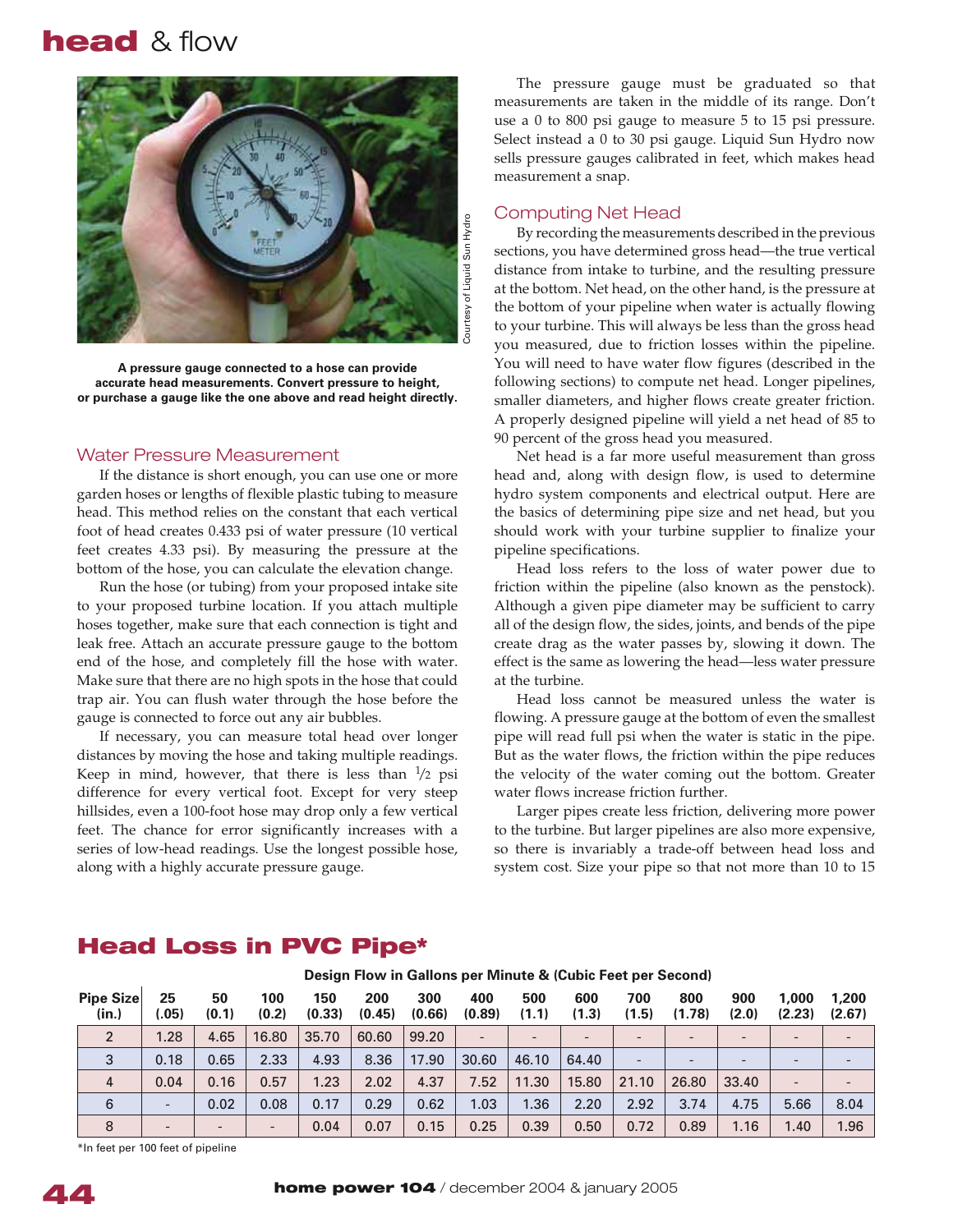percent of the gross (total) head is lost as pipeline friction. Higher losses may be acceptable for high-head sites (100 feet plus), but pipeline friction losses should be minimized for most lowhead sites.

The length of your pipeline has a major influence on both the cost and efficiency of your system. The measurement is easy, though. Simply run a tape measure between your intake and turbine locations, following the route you'll use for your pipeline. Remember that you want to run the pipeline up out of the creek bed, when possible, to avoid damage during high water.

# **Measuring Flow**

The second major step in evaluating your site's hydro potential is measuring the flow of the stream. Stream levels change through the seasons, so it is important to measure flow at various times of the year. If this is not possible,

attempt to determine various annual flows by discussing the stream with a neighbor, or finding U.S. Geological Survey flow data for your stream or a nearby larger stream. Also keep in mind that fish, birds, plants, and other living things rely on your stream for survival. Never use all of the stream's water for your hydro system.

Flow is typically expressed as volume per second or minute. Common examples are gallons or liters per second (or minute), and cubic feet or cubic meters per second (or minute). Each can be easily converted to another, as follows:

# $1$  cubic foot  $= 7.481$  gallons 1 cubic meter = 35.31 cubic feet  $1$  cubic meter  $= 1,000$  liters

Three popular methods are used for measuring flow-container, float, and weir. Each will be described in detail below.

# **Container Fill Method**

The container fill method is the most common method for determining flow in microhydro systems. Find a location along the stream where all the water can be caught in a bucket. If such a spot doesn't exist, build a temporary dam that forces all of the water to flow through a single outlet. Using a bucket or larger container of a known volume, use a stopwatch to time how long it takes to fill the container. Then divide the container size by the number of seconds.



Anna gets her feet wet—the container fill method of measuring flow means getting in the stream and timing how long it takes to fill a container of known volume.

For example, if your container is a 5-gallon paint bucket and it takes  $8$  seconds to fill, your flow is 0.625 gallons per second  $(gps)$  or 37.5 gallons per minute  $(gpm)$ .

# **Float Method**

The float method is useful for large streams if you can locate a section about 10 feet  $(3 \text{ m})$  long where the stream is fairly consistent in width and depth.

**Step 1.** Measure the average depth of the stream. Select a board able to span the width of the stream and mark it at 1-foot (0.3 m) intervals. Lay the board across the stream, and measure the stream depth at each 1-foot interval. To compute the average depth, add all of your measurements together and divide by the number of measurements you made.

# **The Float Method of Estimating Flow**

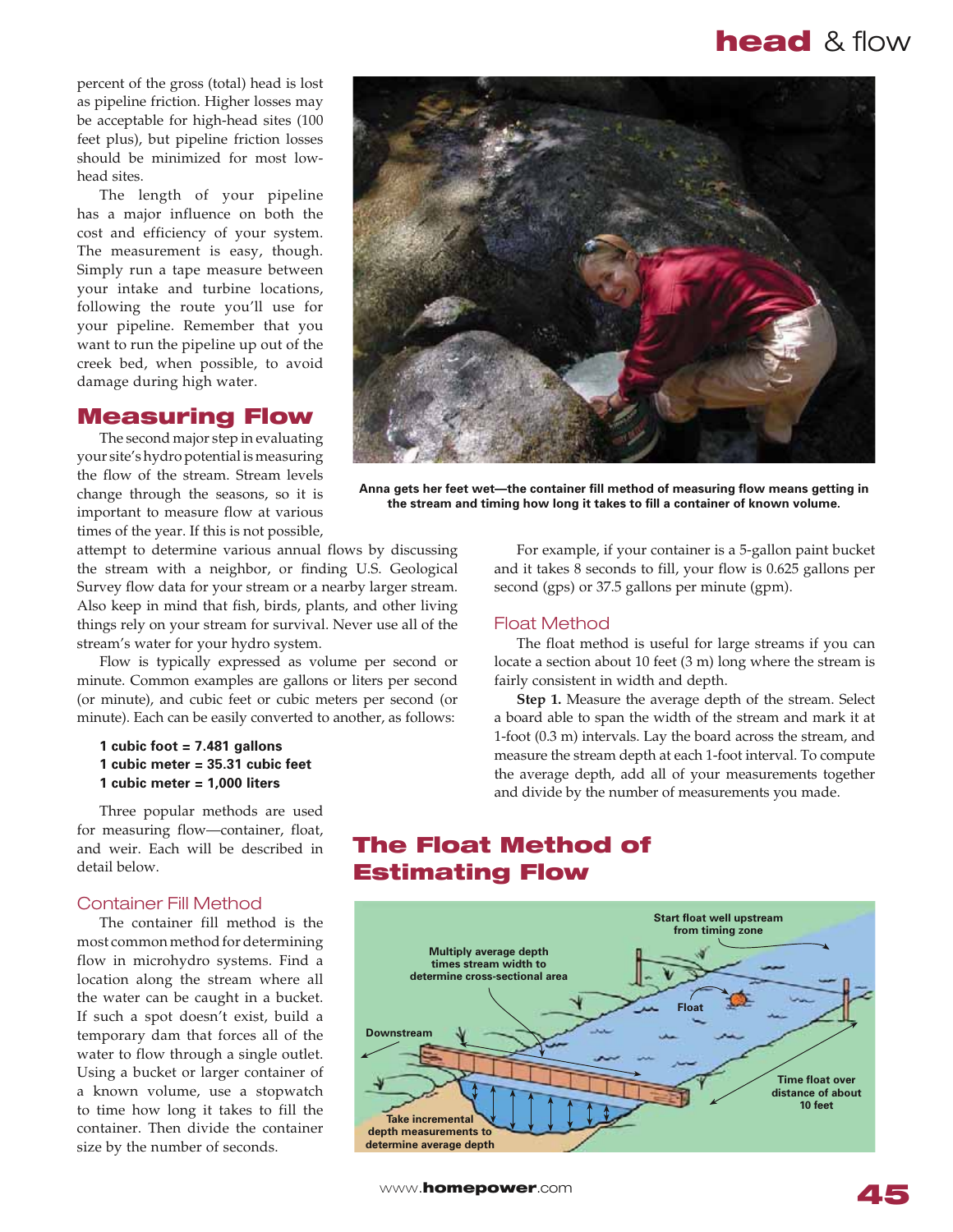# The Weir Method of **Measuring Flow**



**Step 2.** Compute the area of the cross-section you just measured by multiplying the average depth you just computed by the width of the stream. For example, a 6-footwide stream with an average depth of 1.5 feet would yield a cross-sectional area of 9 square feet.

**Step 3.** Measure the speed. A good way to measure speed is to mark off a 10-foot  $(3 \text{ m})$  length of the stream that includes the point where you measured the cross-section. Remember, you only want to know the speed of the water where you measured the cross-section, so the shorter the length of stream you measure, the better.

Use a weighted float that can be clearly seen—an orange or grapefruit works well. Place it well upstream of your measurement area, and use a stopwatch to time how long it takes to travel the length of your measurement section. The stream speed probably varies across its width, so record the times for various locations and average them.

### Distance to stake at least 4 times **Measuring Stick The Weir Method** (continued)



With these time and distance measurements, you can now compute the water speed. For example, assume the float took an average of 5 seconds to travel 10 feet. That's 2 feet per second, or 120 feet per minute. You can then compute flow by multiplying the feet traveled by the crosssectional area. Using the sample cross-sectional area and speed examples, 120 feet per minute times 9 square feet equals 1,080 cubic feet per minute (cfm) flow.

**Step 4.** Correct for friction. Because the streambed creates friction against the moving water, the bottom of the stream tends to move a little slower than the top. This means actual flow is a little less than what was calculated. By multiplying the result by a friction factor of 0.83, you get a closer approximation of actual flow.

# *Weir Method*

A weir is perhaps the most accurate way to measure small- and medium-sized streams. All the water is directed through an area that is exactly rectangular, making it very easy to measure the height and width of the water to compute flow.

This kind of weir is a temporary dam with a rectangular slot, or gate. The bottom of the gate should be exactly level, and the width of the gate should allow all the water to pass through without spilling over the top of the dam. A narrower gate will increase the depth of the water as it passes through, making it easier to measure.

# Weir Flow Table\*

| <b>Depth</b>   | <b>Additional Fraction of an Inch</b> |        |        |        |        |        |        |           |  |  |  |
|----------------|---------------------------------------|--------|--------|--------|--------|--------|--------|-----------|--|--|--|
| (in.)          | <b>None</b>                           | $+1/8$ | $+1/4$ | $+3/8$ | $+1/2$ | $+5/8$ | $+3/4$ | $+^{7}/8$ |  |  |  |
| $\mathbf{0}$   | 0.00                                  | 0.01   | 0.05   | 0.09   | 0.14   | 0.19   | 0.26   | 0.32      |  |  |  |
| $\mathbf{1}$   | 0.40                                  | 0.47   | 0.55   | 0.64   | 0.73   | 0.82   | 0.92   | 1.02      |  |  |  |
| $\overline{2}$ | 1.13                                  | 1.23   | 1.35   | 1.46   | 1.58   | 1.70   | 1.82   | 1.95      |  |  |  |
| 3              | 2.07                                  | 2.21   | 2.34   | 2.48   | 2.61   | 2.76   | 2.90   | 3.05      |  |  |  |
| $\overline{4}$ | 3.20                                  | 3.35   | 3.50   | 3.66   | 3.81   | 3.97   | 4.14   | 4.30      |  |  |  |
| 5              | 4.47                                  | 4.64   | 4.81   | 4.98   | 5.15   | 5.33   | 5.51   | 5.69      |  |  |  |
| 6              | 5.87                                  | 6.06   | 6.25   | 6.44   | 6.62   | 6.82   | 7.01   | 7.21      |  |  |  |
| $\overline{7}$ | 7.40                                  | 7.60   | 7.80   | 8.01   | 8.21   | 8.42   | 8.63   | 8.83      |  |  |  |
| 8              | 9.05                                  | 9.26   | 9.47   | 9.69   | 9.91   | 10.13  | 10.35  | 10.57     |  |  |  |
| 9              | 10.80                                 | 11.02  | 11.25  | 11.48  | 11.71  | 11.94  | 12.17  | 12.41     |  |  |  |
| 10             | 12.64                                 | 12.88  | 13.12  | 13.36  | 13.60  | 13.85  | 14.09  | 14.34     |  |  |  |
| 11             | 14.59                                 | 14.84  | 15.09  | 15.34  | 15.59  | 15.85  | 16.11  | 16.36     |  |  |  |
| 12             | 16.62                                 | 16.88  | 17.15  | 17.41  | 17.67  | 17.94  | 18.21  | 18.47     |  |  |  |
| 13             | 18.74                                 | 19.01  | 19.29  | 19.56  | 19.84  | 20.11  | 20.39  | 20.67     |  |  |  |
| 14             | 20.95                                 | 21.23  | 21.51  | 21.80  | 22.08  | 22.37  | 22.65  | 22.94     |  |  |  |
| 15             | 23.23                                 | 23.52  | 23.82  | 24.11  | 24.40  | 24.70  | 25.00  | 25.30     |  |  |  |
| 16             | 25.60                                 | 25.90  | 26.20  | 26.50  | 26.80  | 27.11  | 27.42  | 27.72     |  |  |  |
| 17             | 28.03                                 | 28.34  | 28.65  | 28.97  | 29.28  | 29.59  | 29.91  | 30.22     |  |  |  |
| 18             | 30.54                                 | 30.86  | 31.18  | 31.50  | 31.82  | 32.15  | 32.47  | 32.80     |  |  |  |
| 19             | 33.12                                 | 33.45  | 33.78  | 34.11  | 34.44  | 34.77  | 35.10  | 35.44     |  |  |  |
| 20             | 35.77                                 | 36.11  | 36.45  | 36.78  | 37.12  | 37.46  | 37.80  | 38.15     |  |  |  |

\*In cfm per 1-inch gate width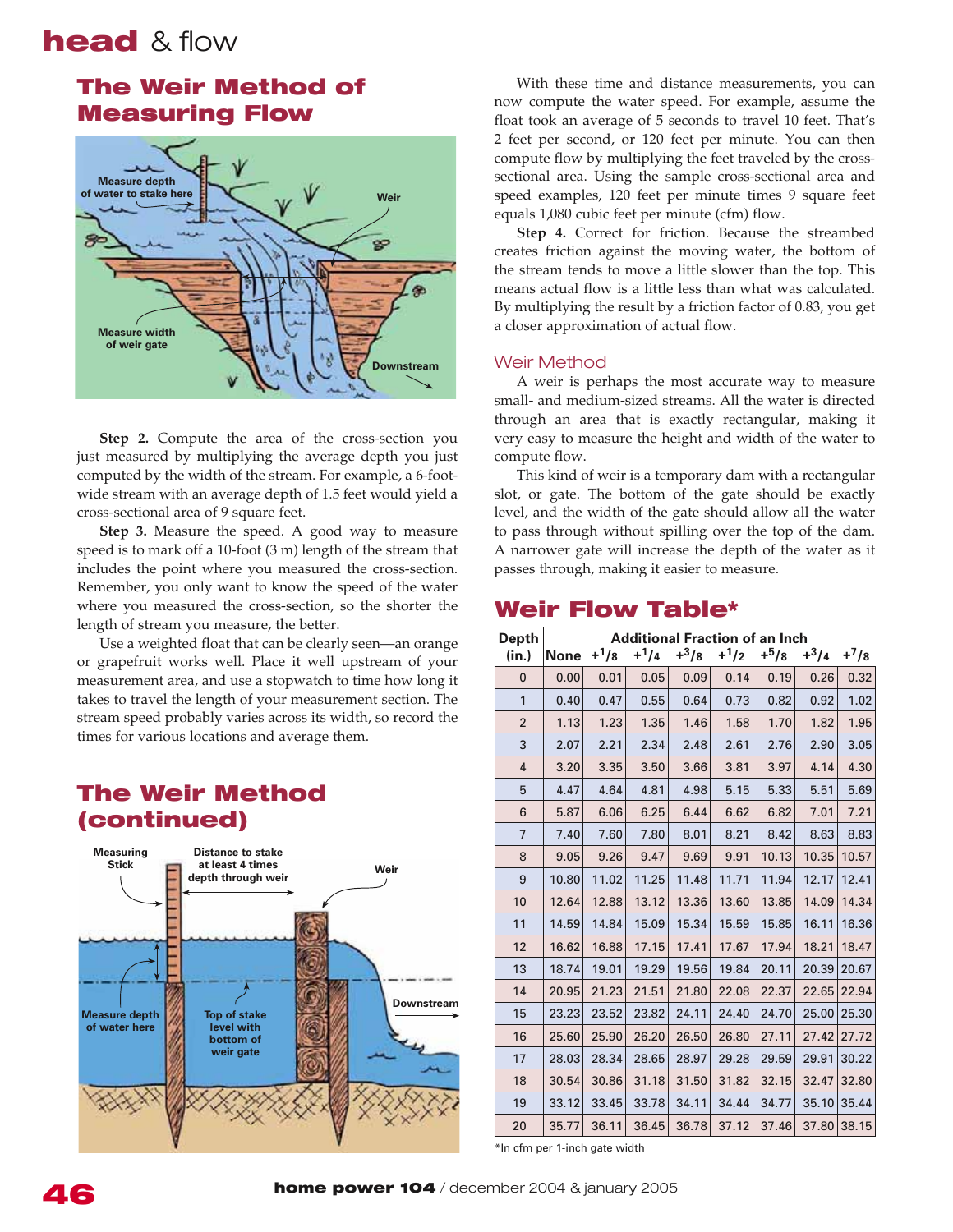# **Example Site Analysis**

**Gross head: 100 feet** 

Pipeline length: 500 feet

**Acceptable head loss:** 10 to 15 percent (10-15 feet)

### **Design flow: 100 gpm**

To determine what size pipe would be best, look up your design flow (100 gpm) in the head loss chart on page 44. In this example, the maximum acceptable head loss is 10 to 15 feet, which means we cannot exceed 3 feet of loss for every 100 feet of our 500-foot pipeline. Reading down the 100-gpm column, we find that a 3-inch pipeline would have a head loss of 2.33 feet per 100 feet of pipe-within our limits.

To determine total head loss, multiply 2.33 feet times 5 (for 500-foot pipeline), which equals 11.65 feet. To calculate net head, subtract the total head loss from the gross head (100 feet minus 11.65 feet). This gives us a net head of 88.35 feet.

Note the huge difference in head loss as pipe diameter gets smaller. Using a 2-inch pipeline, head loss for this example would be 16.8 feet per 100 feet, with a total head loss of 84 feet. Net head for this example would be 100 feet minus 84 feet, and result in only 16 feet of net head! This example shows how incorrectly sized pipelines can absolutely cripple a hydro system.

Choosing a 4-inch pipe would result in less head loss than 3-inch pipe, and deliver more power to the turbine, but the performance improvement is not sufficient to justify the added cost. Your turbine manufacturer should be well versed in measuring head losses, and can be an excellent resource for pipe diameter recommendations.

The depth measurement is not taken at the gate itself because the water depth distorts as it moves through the gate. Instead, insert a stake well upstream of the weir gate and make the top of the stake exactly level with the bottom of the weir gate. Measure the depth of the water from the top of the stake.

Once the width and depth of the water are known, a weir table is used to compute the flow. The weir table shown here is based on a gate that is  $1$  inch  $(25 \text{ mm})$  wide. Simply multiply the table amount by the width (in inches) of your gate. For example, assume your weir gate is 6 inches wide, and the depth of the water passing over it is  $7\frac{1}{2}$  inches. On the left side of the table, find "7" and move across the row until you find the column for  $4\frac{1}{2}$ . The table shows 8.21

cfm flow for a 1-inch gate with  $7\frac{1}{2}$  inches of water flowing through it. Since your gate is 6 inches wide, simply multiply the  $8.21$  by 6 to get  $49.26$  cfm.

A weir is especially effective for measuring flow during different times of the year. Once the weir is in place, it is easy to quickly measure the depth of the water and chart the flow at various times.

# **Design Flow**

Even though your flow may be very high after exceptionally rainy periods, it probably won't be cost effective to design your turbine system to handle all that water for just a few days of the year. Instead, it makes sense to build a system that uses flow you can count on for much of the year. This is called design flow, and it is the maximum flow your hydro system is designed to accommodate.

# **Next Steps**

Determining the potential of your water resource is the first step for a well-designed and viable hydropower system. As you can see, measuring head and flow are not difficult or complex tasks. With your net head and design flow, you have enough information to begin the next step-talking with turbine suppliers about potential designs. But there are still a few more issues to consider. Next time, I'll discuss losses, efficiency, transmission, and predicting the electrical output of your system. Once you have that information, you'll be ready to install your hydropower system.

# Access

Dan New, Canyon Hydro, 5500 Blue Heron Lane, Deming, WA 98244 • 360-592-5552 • Fax: 360-592-2235 • dan.new@canyonhydro.com • www.canyonhydro.com

Liquid Sun Hydro, PO Box 85, Rockport, WA 98283 . 360-853-7435 · info@liquidsunhydro.com · www.liquidsunhydro.com • Pressure gauges calibrated in  $f$  $e$  $e$  $t$ 

**HYDROSCREEN CO. LLC** 





- **Easy Installation**
- **High Capacity**
- No moving parts • Pipe, ramp and
- **box mountings**
- We specialize in creatively engineering solutions for your unique hydro diversion screening needs.
- Our solutions are cost effective with numerous screen mounting options; we also have durable 304 SS mounting boxes.

**Visit us at www.hydroscreen.com or** call (303) 333-6071 e-mail: RKWEIR@AOL.COM **Mention this ad for special savings!** 



**Precision Wedge Wire Coanda Screens** for Hydro, Agricultural, and **Domestic Diversions from**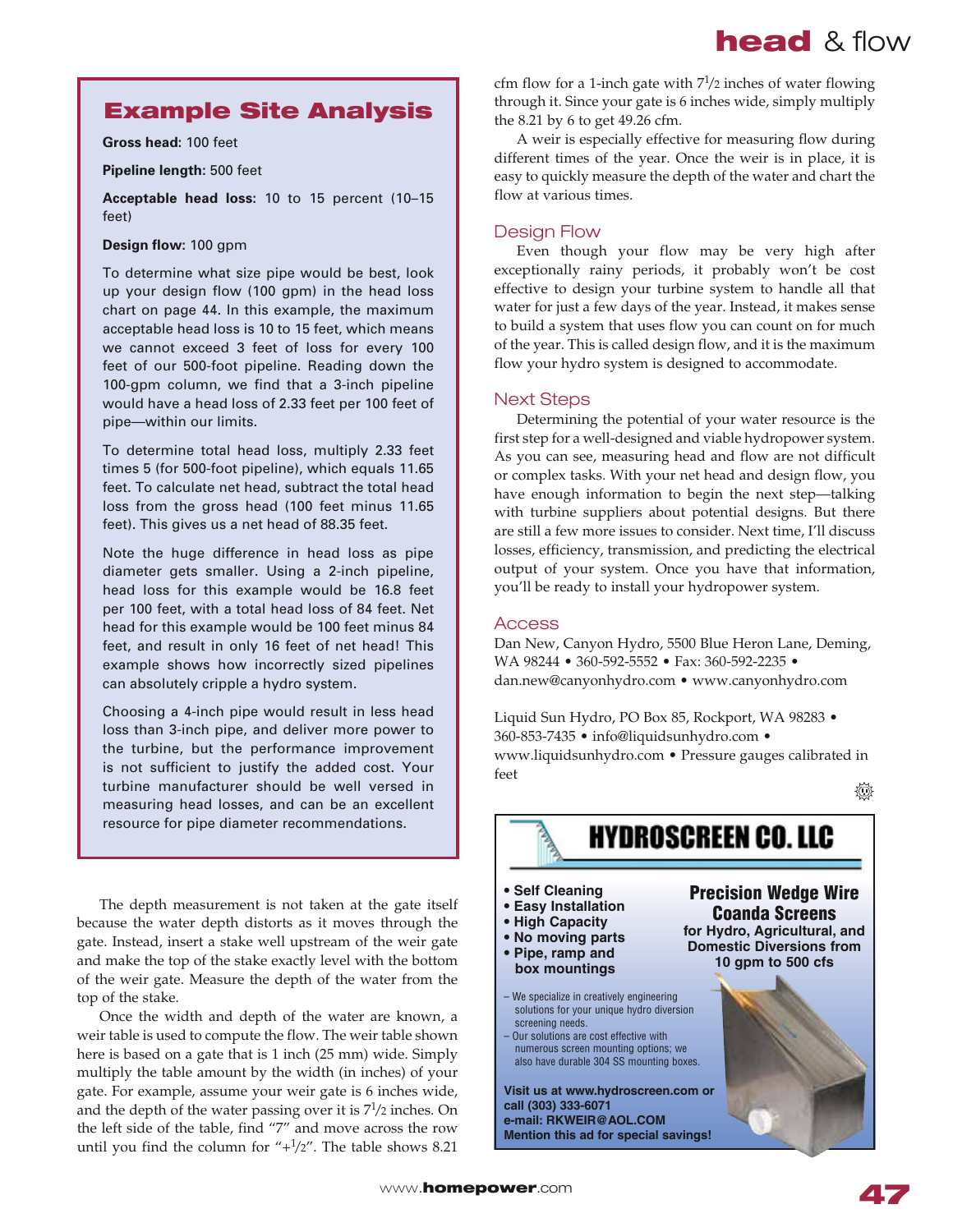# **İÀifo do Fivelopower**

# Part 3: Power, Efficiency, Transmission **>Ê iÜ** EÊ
µÕ«iÌÊ-iiVÌ ^ÓääxÊ>Ê iÜ

Photo courtesy of Eugenio Garcia Lopez

**EXTREM** In a simulated to solar- or wind-powered systems, small-<br>
scale hydroelectric systems are almost always the<br>
least expensive way to make your own electricity.<br>
Most people don't have a stream with adequate flow an ompared to solar- or wind-powered systems, smallscale hydroelectric systems are almost always the least expensive way to make your own electricity. vertical drop, but if you do, pat yourself on the back. You're the envy of your renewable energy neighborhood!

In the first two articles in this series, I covered system components and design, and ways of measuring head (vertical drop) and water flow at your site. This time, I'll discuss calculating the power available from a given stream, system efficiency, options for transmitting electricity from your hydro turbine to your home, and several other factors that make a good hydro system.

# **Computing Water Power**

Net head is the vertical drop from your pipeline intake to your turbine, adjusted for pipe friction (losses caused by water moving through a pipeline). Design flow is the amount of water you have to work with. See "Intro to Hydropower, Part 2" in *HP104* to learn how to measure these two important site variables. Once you've determined net head and design flow, you can begin to estimate the potential output of a hydro system. These computations are only rough estimates, and you should consult with your turbine manufacturer or equipment supplier for more accurate projections.

Both head and flow have a linear effect on power. Double the head and power doubles. Double the flow and power doubles. Keep in mind that total head will remain constant once your system is installed-you can count on it year-round. Increasing head is the least expensive way to increase power generation because it has minimal effect on turbine size. You can increase head by going higher up the creek to place the intake, or lower down for the turbine. Don't overlook the head that you have on your property.

In contrast, flow will likely change significantly over the course of a year, and it's rarely cost effective to size your hydro system for maximum, flood-level flow. Always *maximize head*, and work with your turbine supplier to determine the most practical design flow.

Accuracy is important! The design of your system revolves around your measurements of head and flow, and errors will directly affect the efficiency of your system. Take the time to measure head and flow carefully before you begin to evaluate hydro system components.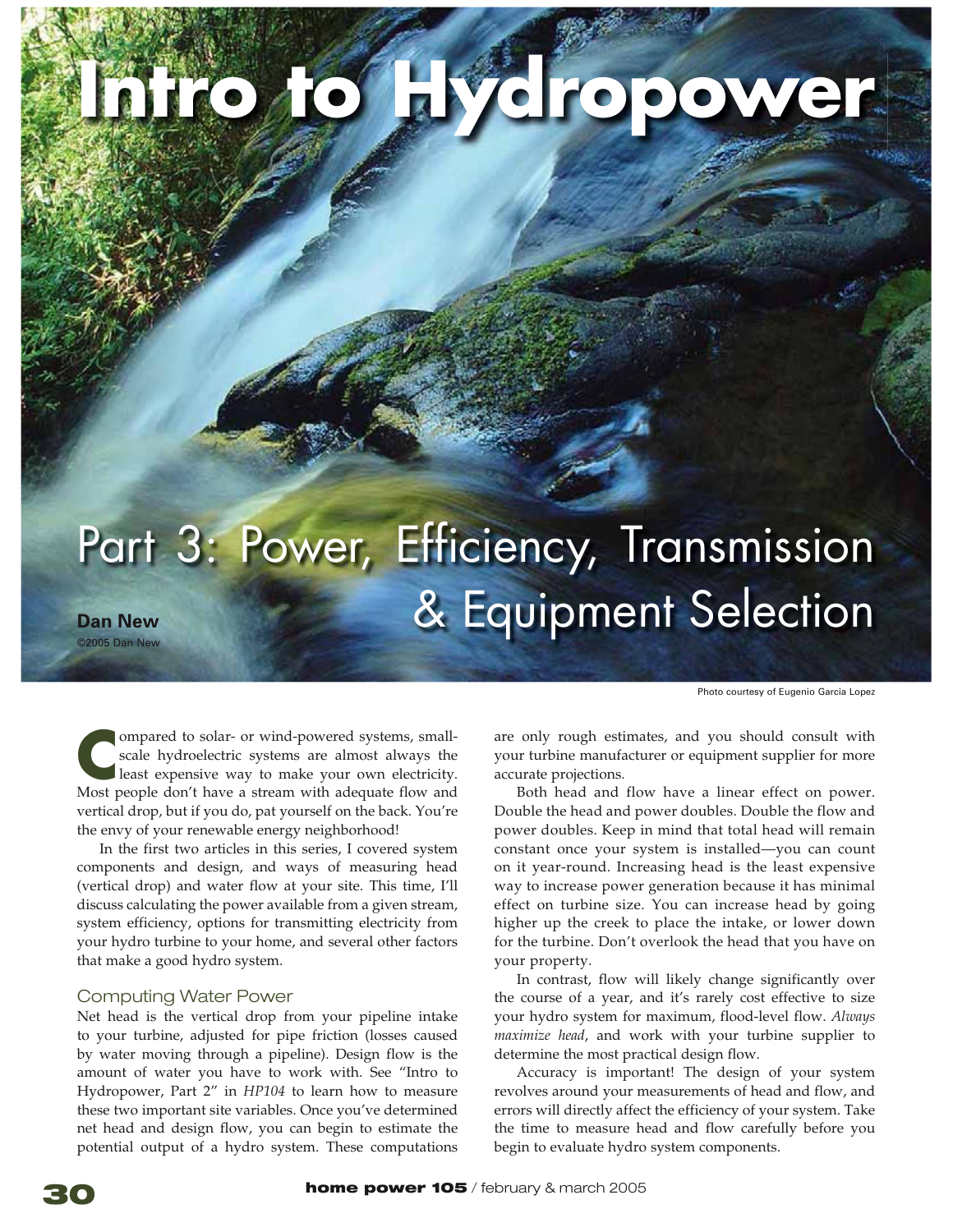# **Efficiency & Losses**

In addition to pipeline losses, small amounts of energy will be lost through friction within the turbine, drive system, generator, and transmission lines. Although some efficiency losses are inevitable, don't underestimate the importance of good design. Efficient systems produce greater output, often at a lower cost per watt. A system that is carefully matched to your site's head and flow usually won't cost any more than a less suitable design. But it will be much more efficient, producing more electricity from your available resource. Other improvements, such as larger pipeline diameter or a better drive system may yield enough added power to justify their higher cost.

Because of the many variables in system design, it is impossible to estimate efficiency without first knowing your head and flow. As a general guideline, however, you can expect a home-sized system generating direct AC power to operate at about 60 to 70 percent "water-to-wire" efficiency (measured between turbine input and generator output). Smaller DC systems generally have lower efficiencies of 40 to 60 percent, though recent testing by Home Power shows that some small turbines can achieve efficiencies in the low 70 percent range, depending on the system and electronics. If you have accurate measurements for your head and flow, your turbine supplier will be able to provide some preliminary estimates of efficiency, as well as ideas for optimization.

# A Rough Formula

You can get pretty nerdy with power calculations for hydro systems. For larger systems, this is certainly justified, and any supplier worth dealing with can crunch the numbers. But when you're just getting an idea of the potential of your site, what's needed is a simple formula.

### **Net Head x Design Flow ÷ Adjustment Factor**  $=$  Power in Watts

If you multiply the net head in feet by the flow in gallons per minute and divide by an adjustment factor, you'll get the continuous potential power output of the turbine in watts. Use a factor of 9 for AC systems, and a factor of 10 to 13 for DC systems.

So if you have 100 feet (30 m) of head and 200 gallons  $(757$  l) per minute, using 10 as the factor, you'll get roughly 2,000 watts, or 2 KW. Multiply that by 24 hours in a day and you have 48 KWH per day (which is a lot).

# *4RANSMISSION*

The last important measurement is the distance between your generator and either your battery bank (for DC systems) or where you'll be using the electricity (for AC systems). As with your pipeline, all you need to do is measure the distance along the route you plan to run your wiring.

Transmission lines are a lot like pipelines. Instead of moving water, they move electrical energy, but the same fundamentals of friction losses apply. Longer transmission lines, higher current, lower system voltage, and smaller

# **Example DC system**

Gross head: 135 feet (41 meters)

**Measured flow:** 25 to 100 gpm, (1.6 to 6.3 l/s)

Pipeline length: 900 feet (274 m)

**Gross power: 350 to 1,200 watts** 

A DC, battery-based system with an inverter is the best choice for a hydro site with the above parameters. If an AC turbine were used, peak usage would be limited to about 1,200 watts at peak flow. This peak power figure would not be sufficient to run the combined electrical loads of most households. Installation of a turbine with DC output would allow energy storage in a battery bank, and an inverter or inverters would be able to provide as much instantaneous power as was required by the residence.

With a design flow of 100 gpm, using 3-inch diameter PVC pipe would result in a head loss of 2.33 feet per 100 feet of pipe, for a net head of 114 feet (35 m), and a maximum power output of about 1,200 watts at maximum flow. Over a 24-hour period, this system would produce 28.8 KWH. As summer approached and the flow rate dropped off to the site's minimum of 25 gpm, the same 3-inch pipe would result in a net head of 133 feet (41 m), and a power output of about 350 W, or 8.4 KWH per day. This would typically be enough energy to power all the electric appliances in an efficient home, excluding cooking, space heating, and water heating.

wires all contribute to energy losses. You can minimize these losses, but the electricity you can actually use will always be somewhat less than what your system is generating.

There are three ways to reduce or compensate for transmission line losses:

- Use a shorter transmission line
- Use larger wires
- Increase the voltage on the transmission line

Shorter lines and larger wires will reduce line losses for any system, but voltage considerations are significantly different between DC and AC systems. Transformers may be used to reduce wire size in long transmission lines, and step-down, MPPT controllers can allow your turbine to run at high voltage while charging your battery at a lower voltage. Your turbine supplier can help you determine the best solution for your site.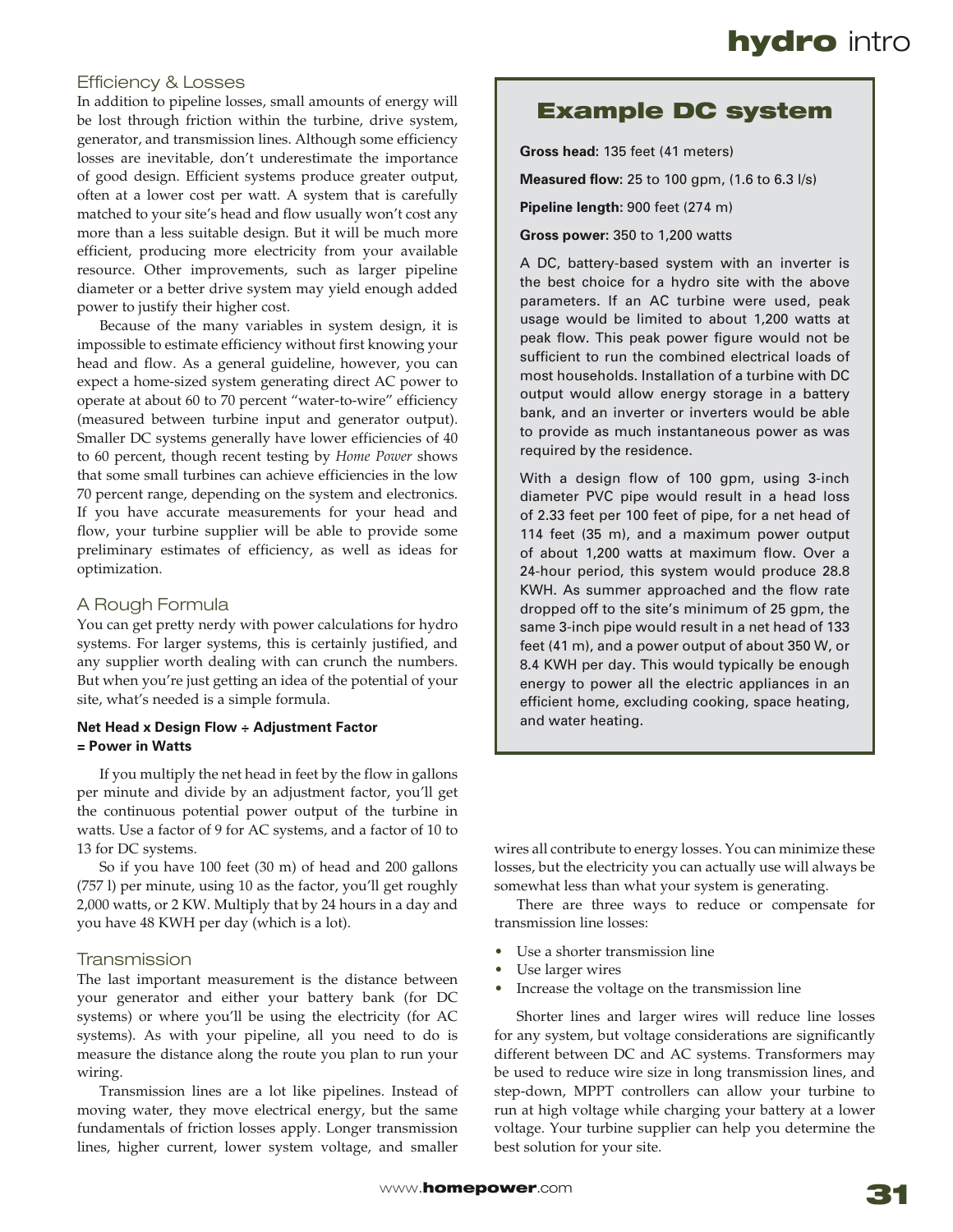# **Example AC System**

Gross head: 230 feet (70 meters)

**Measured flow:** 220 gpm to 900 gpm (14-56 l/s)

**Pipeline length: 1,700 feet (518 m)** 

**Gross power: 5 to 20 KW** 

Clearly, a direct-generating AC system could be built at this site. The flow range could support development of a 5, 10, or 20 KW system, depending on the selection of pipe diameter. As an example, by choosing 6-inch diameter PVC pipe and planning on a design flow of 450 gpm (28 l/s), head loss would be about 1.3 feet per 100 feet of pipe, for a calculated net head of 208 feet  $(63 \, \text{m})$ , and an expected system output of 10.5 KW. This would be a very nice system to supply all the energy needs of a home/shop/greenhouse complex.

# What Makes a Quality Hydro System?

Think of a hydroelectric system in terms of efficiency and reliability. In a perfect world, efficiency would be 100 percent. All the energy within the water would be transformed to the rotating shaft. There would be no air or water turbulence, no mechanical resistance from the turbine's bearings or drive system, and the runner would be perfectly balanced. The signs of energy loss—heat, vibration, and noise—would be absent. Of course, the perfect turbine would also never break down or require maintenance.

Obviously, no turbine system will ever achieve this degree of perfection. But it's good to keep these goals in mind, because better efficiency and reliability translate into more power and a lower cost per watt. Quality components and careful machining make a big difference in turbine efficiency and reliability. Here are just a few of the things to consider when selecting a turbine.



**A** 3.75-inch pitch diameter Pelton **runner** from **Harris Hydro for** high head, low **flow** sites

*The author* inspects a 990pound, 22-inch **pitch diameter Turgo-style** runner for an 880 **KW** turbine.

# *Turbine Runner*

The runner is the heart of the turbine. This is where water power is transformed into the rotational force that drives the generator. Regardless of the runner type, its buckets or blades are responsible for capturing the most possible energy from the water. The curvature of each surface, front and rear, determines how the water will push its way around until it falls away. Also keep in mind that any given runner will perform most efficiently at a specific head and flow. The type and size of your runner should be closely matched to your site characteristics.

Look for all-metal runners with smooth, polished surfaces to eliminate water and air turbulence. One-piece, carefully machined runners typically run more efficiently and reliably than those that are bolted together. Bronze manganese runners work well for small systems with clean water and heads up to about  $500$  feet (152 m). High-tensile stainless steel runners are excellent for larger systems or abrasive water conditions. All runners should be carefully balanced to minimize vibration, a problem that not only affects efficiency, but can also cause unnecessary wear on the turbine over time.

# **Turbine Housing**

The turbine housing must be well built and sturdy, since it manages forces of the incoming water as well as the outgoing shaft power. In addition, its shape and dimensions have a significant effect on efficiency. For example, consider

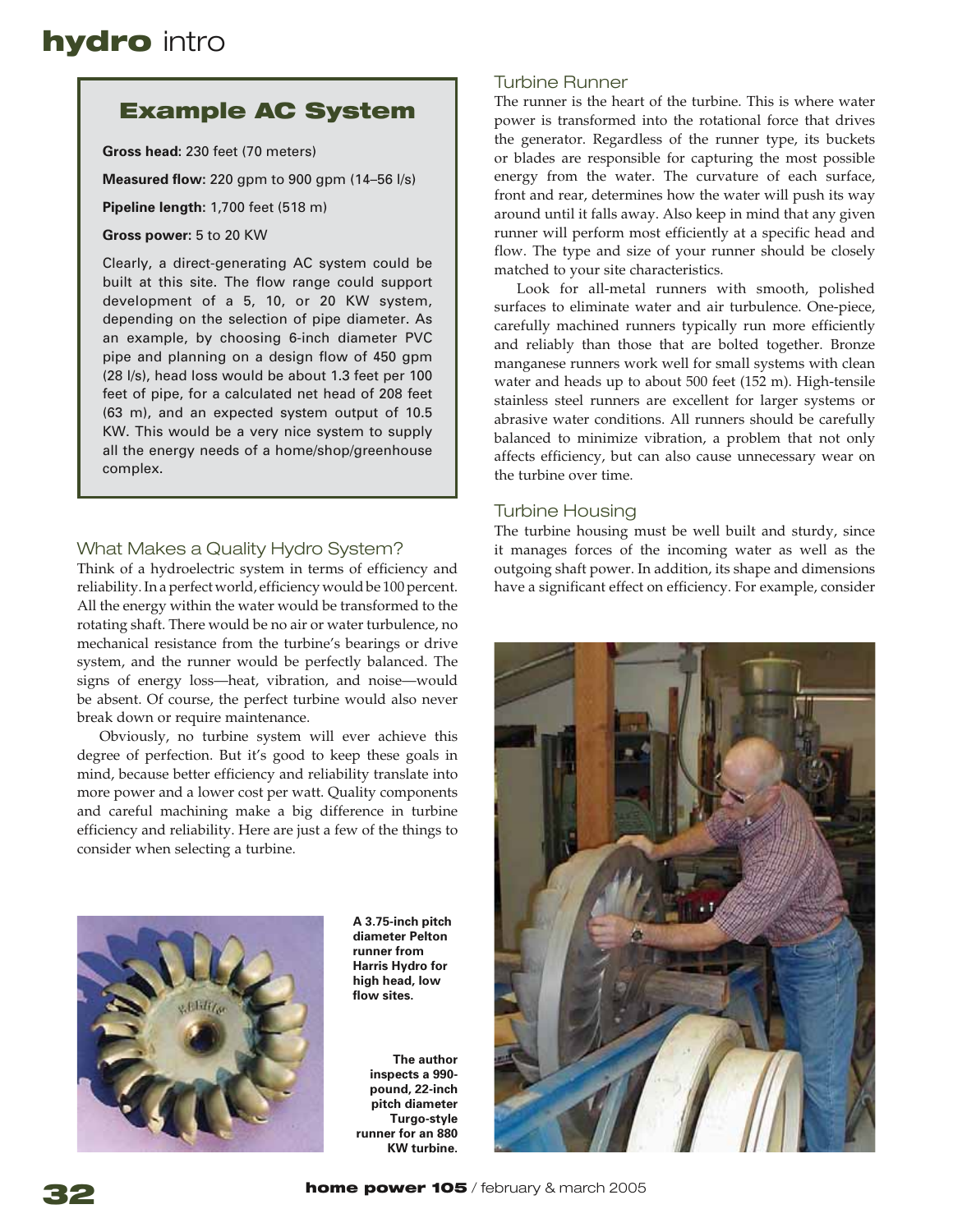a Pelton-type turbine. As an impulse turbine, it is driven by one or more jets of water, but spins in air. This means that both hydrodynamic and aerodynamic forces must be considered in the design of the housing. It must minimize the resistance from splash and spray, and smoothly exhaust tail waters, yet also be sized and shaped properly to minimize losses due to air turbulence. Similarly, housings for high-flow designs like crossflow and Francis turbines must be precisely engineered to smoothly channel large volumes of water through the turbine without causing pockets of turbulence.

Look for a smoothly welded housing that is carefully matched to the proper runner for your site. Keep in mind that both the water forces and the runner will be producing considerable torque, so the housing material and all fittings should be heavy duty. Mating surfaces, such as pipe flanges and access covers, should be machined flat and leak free. Since water promotes rust and corrosion, make sure all vulnerable surfaces are protected with high-quality powder coating or epoxy paint. All bolts should be stainless steel.

### *Other Turbine Considerations*

All surfaces that carry water can impact efficiency, from the intake to your pipeline to the raceway that carries the tail waters away from your turbine. Look for smooth surfaces with no sharp bends. Jets and flow control vanes should be finely machined with no discernable ripples or pits.

Efficiency is important, but so are durability and dependability. Your hydroelectric project should deliver clean electricity without interruption. The quality of components and their installation can make a big difference on the quality of your life in the years to come. Look for quality workmanship in the design and construction of seal systems, shaft material and machining, and all related components. Pay particular attention to the selection and mounting of bearings; they should spin smoothly, without grating or binding.

### Alternator

In the past, most small, battery-charging, hydroelectric turbines relied on off-the-shelf alternators with brushes. These alternators work well, especially when a specific stator is chosen, based on the parameters of a given hydro site. Swapping out the stator optimizes the alternator's rpm, and increases the turbine's output. While these types of alternators are still used due to their low cost, they are not ideal. The major drawback is that the alternator's brushes need regular replacement. These days, brushless permanent magnet (PM) alternators are available, and are a better choice, since they eliminate the need for brush replacement. In addition, brushless permanent magnet alternators perform at higher efficiencies, increasing your hydro system's output.

Regardless of type, an alternator's output is always AC. The frequency of the AC will vary depending on the rotational speed of the alternator, which is a direct function of the pressure available at the turbine. This AC output is not usable as is, because AC appliances are designed to



Like this Energy Systems & Design alternator from a Stream Engine turbine, many small, DC, hydroelectric units now use more efficient, brushless, permanent magnet alternators.

run at a specific frequency. Larger AC-direct turbines are designed to run at a specific speed (and therefore a fixed frequency), with governors to regulate the speed. The AC output of smaller, battery charging units is always rectified to DC, so the energy generated by the turbine can be stored in batteries. The system's inverter converts this DC to AC at a fixed frequency.

Alternative Power and Machine, Energy Systems and Design, and Harris Hydroelectric all manufacture turbines with brushless PM alternators. These alternators are very flexible in terms of their output voltage. The AC output of the turbine can be rectified to DC at the turbine for short transmission runs. High-voltage units operating at 120 VAC or higher can transmit the AC output of the turbine over longer distances. This AC output is then stepped down at the batteries to match the nominal battery voltage, and rectified to DC. In addition, transformers can be used to further step up the output voltage for transmission. Finally, the specific wiring configuration (delta, wye, etc.) of the alternator is flexible, allowing the output to be optimized for a specific hydro site.

For larger, AC-direct turbines, good quality alternators are available from a number of sources, and the reputation of the generator manufacturer is an excellent place to begin your selection process. Marathon Electric, Kato Engineering, and Stamford Newage, are all well known and respected small generator builders serving an international market.

For a household- or ranch-sized AC-direct turbine under 50 KW, you would normally choose a single-phase output, two bearing alternator. Quality alternators are available in a variety of voltages, phases, and output frequencies to match your local utility electricity. Three-phase units are selected for larger projects, for large motor loads, or complex distribution schemes.

If you are able to match your turbine speed to a common generator synchronous speed, then use a direct-drive coupling between the turbine shaft and generator shaft if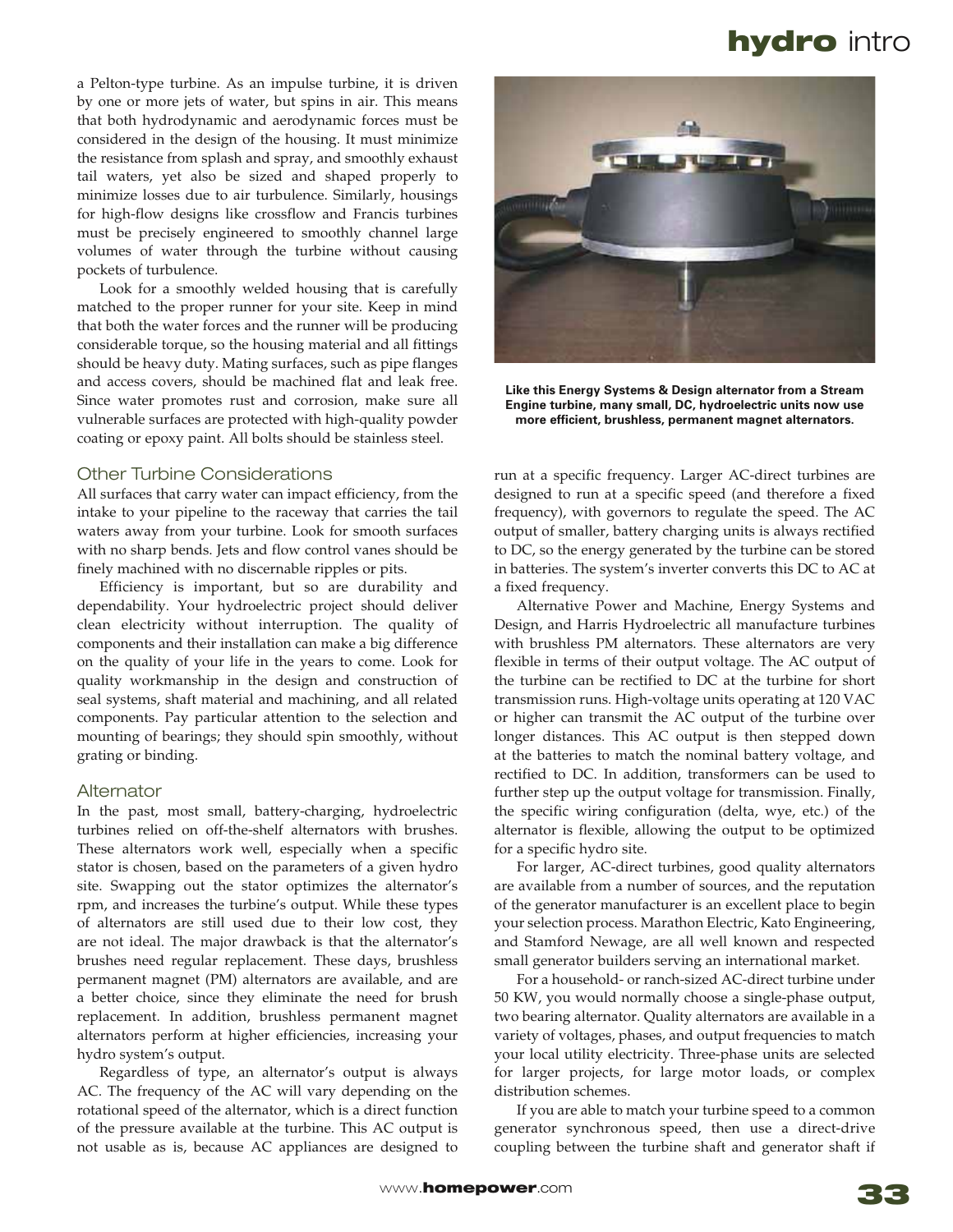

The balance of system components for a DC hydro system are very much like a photovoltaic system, except the charge controller shunts to a diversion load.

possible. It may be worth the investment in a slower speed generator to make this possible. If it is necessary to use a belt drive between the major components, then avoid two-pole generators, and pay the extra money to install a four-pole generator. Four-pole units have a 60-Hertz synchronous speed of 1,800 rpm, half the speed of the two-pole units, four times the weight, and six times the life. A standard feature in most industrial-quality generators will be an automatic voltage regulator (AVR). The AVR will maintain steady voltage over a broad range of generator loads.

In an AC hydro system, an electronic load governor automatically adjusts the load on the generator to maintain constant voltage.



# *<u>Turbine Supplier</u>*

When it comes to suppliers, there is no substitute for experience. While the principles of hydropower can be mastered indoors, it is real world experience that teaches both the highlights and pitfalls of diverting water from a stream, pressurizing it, and forcing it through a turbine. A turbine supplier with many years of field experience will be invaluable as you design and build your hydro system.

Look for an experienced supplier that specializes in the size and type of hydro system you intend to build. A good supplier will work with you, beginning with your measurements of head and flow, to help you determine the right pipeline size, net head, design flow, turbine specifications, drive system, generator, and load management system. You should be able to count on your supplier to make suggestions for optimizing efficiency and dependability, including their effects on cost and performance. A good turbine supplier is your partner, and should take a personal interest in your success. After all, a satisfied customer is very good for business.

# **Next Steps**

Armed with four essential measurements—head, flow, pipeline length, and transmission line length—you're ready to begin evaluating your site for a hydroelectric system. As we discussed in Part 1 of this series, there are many choices to make about DC vs. AC, intake designs, turbine types, etc. Many of these decisions will become obvious once your four measurements are complete.

Advice from turbine suppliers can be invaluable during your design process. If you provide them with your measurements, most suppliers will propose a system that is tailored to your site characteristics. You may find that a given supplier will specialize in certain types of systems (like DC or AC), but most are happy to refer you to someone else when appropriate.

Emphasize efficiency. Your head and flow determine how much raw water power is available, but efficiency determines how much of it you'll be able to transform into usable electricity. There are cost trade-offs, of course, but in many cases, a more efficient system will result in a lower cost per watt. This is especially important if you're thinking of connecting to the grid, where higher efficiency means more dollars in your pocket.

I hope you have found this series of articles on hydropower helpful. I've only scratched the surface of this substantial topic, but I hope I've whetted your appetite. As you've seen, the concepts behind hydropower are simple. Water turns a turbine, the turbine spins a generator, and electricity comes out the other side. Even a novice with little or no experience could produce some hydroelectricitygiven enough water power.

Do you have a stream? Of the three most popular renewable energy technologies, hydropower delivers the most watts for the investment, and can be most accurately assessed. A few quick measurements will tell you if you have hydro potential. In any event, you'll have a great time playing in the water.